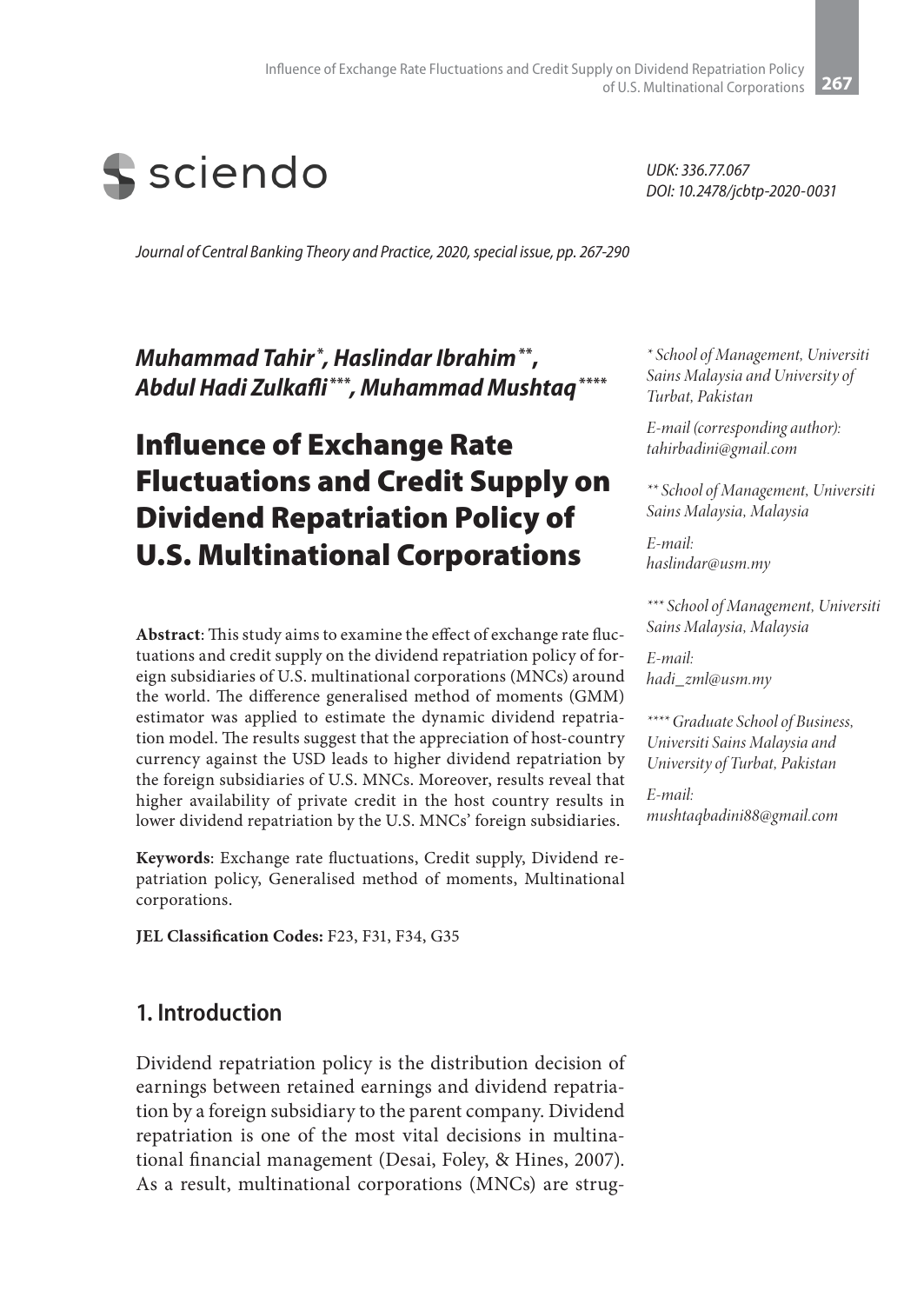**268**

gling to determine the optimal dividend repatriation policy to maximize shareholders' wealth. In contrast to dividend payout policy to diffuse shareholders, dividend repatriation policy involves additional issues such as repatriation taxes, exchange rate risk, parent company loans, the supply of credit in the host country, differential rates of return between the host and home country, and the parent company's financing needs. These factors, along with the traditional factors, are leading to the inefficient utilisation of funds, resulting in high accumulation of earnings by foreign subsidiaries.

Previous research on dividend repatriation policy suggests that dividend repatriation tax is the main reason for this accumulation of foreign earnings (e.g. Altshuler, Newlon, & Slemrod, 1993; Desai et al., 2007; Grubert, 1998; Hines & Hubbard, 1990), since higher repatriation taxes can reduce funds at the parent level for investment opportunities, debt repayments, and dividend payouts to common shareholders. However, the findings of Hasegawa and Kiyota (2017) and Xing (2018) showed that, after moving to a territorial tax system from the worldwide tax system, Japanese foreign subsidiaries from low-tax countries did not significantly increase dividend repatriation to the parent companies in Japan. This suggests that repatriation tax is not the sole reason for the high accumulation of foreign earnings and lower dividend repatriation by the MNCs. Hence, this study aims to examine the effect of non-tax factors such as exchange rate fluctuations and the supply of credit in the host country on the dividend repatriation policy.

The present study aims to address two important research questions. First, is there a significant direct impact of exchange rate fluctuations on the dividend repatriation policy of U.S. MNC?<sup>1</sup> Since exchange rate fluctuations represent one of the most significant issues facing MNCs. It can affect future cash flows, profitability, and firm value (Eiteman, Stonehill, & Moffett, 2012). For instance, if the cost and revenues of the MNCs are in different currencies, then fluctuations in the exchange rate between the currencies will affect the cash flows of the firm. Foreign subsidiaries operating in different countries with dissimilar currencies are exposed to exchange rate risk. Dividend repatriation is one of the examples of exchange rate risk faced by MNCs.

The dividend repatriation from a foreign subsidiary to the parent company needs the conversion of the host currency into the home currency at the current exchange rate. Exchange rate fluctuations may have a favourable or unfavourable impact on the dollar value of dividends paid by a foreign subsidiary, depending on the movement of the host country currency against the USD. If the host country currency appreciates against the USD at the time of dividend repatriation, it will result in greater dollar value for the parent company and vice versa, which demonstrates the significance of

<sup>&</sup>lt;sup>1</sup> There are number of studies which examines the efficiency of the foreign exchange markets (see for instance, Iyke, 2019; Golit et al., 2019).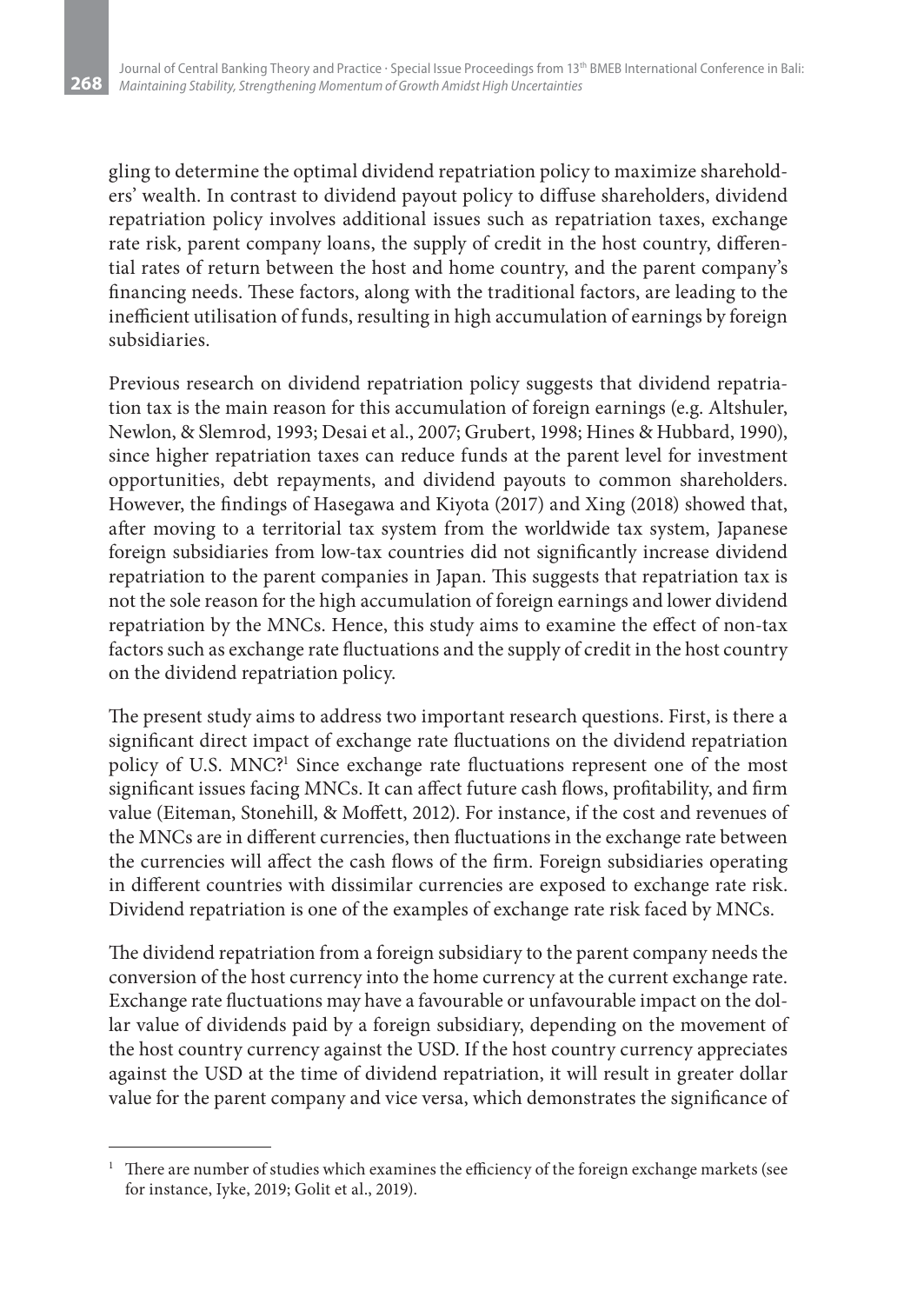exchange rate fluctuations on the dividend repatriation policy. Some effects of this are modelled by Brada and Tomsik (2009).

Second, does credit supply in a host country affects the dividend repatriation policy of U.S. MNCs? As the parent companies operating far from their foreign subsidiaries face the control issue of international management (Giacobbe, Matolcsy, & Wakefield, 2016), because the association between headquarter and foreign subsidiaries in MNCs is very similar to principal and agent arrangement (Ambos, Kunisch, Leicht-Deobald, & Steinberg, 2019; Gong, 2003; Kostova, Nell, & Hoenen, 2018; Roth & O'Donnell, 1996). The agency problem arises if a foreign subsidiary's management goals are not aligned with goals of the headquarters (parent company) or if there is a self-serving attitude on the part of foreign subsidiary's management (O'Donnell, 2000; Hai, Min & Barth, 2018). The parent company can demand regular dividend repatriation to mitigate agency problems, which reduces the free cash flows at foreign managers' discretion for empire building or value-destroying investments.

Alternatively, the parent company can reduce the agency cost or control issue by the inclusion of more debt in the capital structure of a foreign subsidiary. Jensen (1986) proposes that debt financing can mitigate the agency cost of free cash flows. It can motivate the managers to perform efficiently and effectively to minimise the chances of job loss due to bankruptcy. Additionally, lenders would demand more restrictions on free cash flows, limiting the usage of free cash flows for dividend payments and managerial perquisites. The inclusion of debt in capital structure reduces agency cost by increasing the performance of the management due to induced monitoring by lenders (Agrawal & Knoeber, 1996; Ang, Cole, & Lin, 2000; Fleming, Heaney, & McCosker, 2005; Florackis, 2008). The reduction in agency cost may result in lower dividend payments.

Moreover, debt financing decisions, in part, depend on the supply of credit in a country. Foreign subsidiaries operating in those countries that have unsegmented and developed capital markets can secure external debt easily, which encourages foreign subsidiaries to issue more debt in such countries (Aggarwal & Kyaw, 2008; Desai, Foley, & Hines, 2004). Consequently, regular interest and principal payment can motivate foreign managers to invest free cash flows in value-enhancing projects, hence reducing the role of dividends to minimise agency cost. Thus, suggesting the importance of debt finance in the formulation of dividend repatriation policy, which has not been taken into account by prior studies as a tool to mitigate internal agency problems. This provides opportunity to fill this gap in the dividend repatriation policy literature.

The present study uses secondary annual data to investigate the effect of exchange rate fluctuations and credit supply on dividend repatriation policy of U.S. MNCs. Panel difference generalised method of moments (GMM) is used to estimate the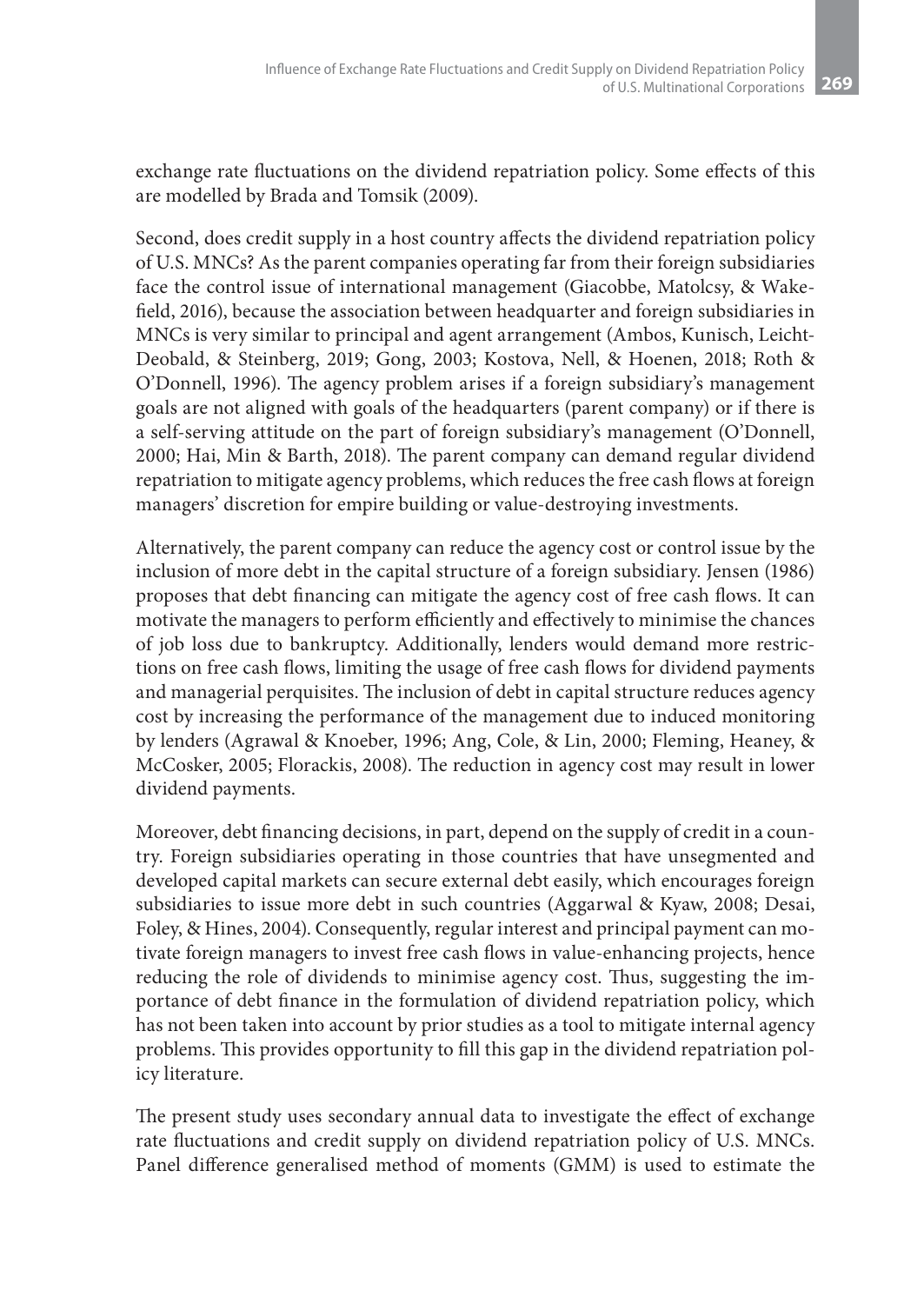**270**

dynamic dividend repatriation model. All diagnostic test for difference GMM were found to be satisfactory. Moreover, robustness checks were carried out to assess the sensitivity of results to alternative estimation methods such as pooled ordinary least square (POLS), fixed effect model (FEM), and random effect model (REM) and different measurement of dividend repatriation policy and exchange rate fluctuations.

The findings indicate that there is a significant negative association between exchange rate fluctuations and dividend repatriation policy. It implies that appreciation of host country currencies against USD lead to higher dividend repatriation by U.S. MNCs. The findings are in line with the hypothesis (*H1*) and confirm that exchange rate fluctuations have the first-order effect on dividend repatriation policy rather than indirect effect through repatriation taxes as proposed by Dodonova and Khoroshilov (2007). In addition, findings reveal a significant inverse relationship between credit supply in the host country and dividend repatriation policy. This implies that foreign subsidiaries of U.S. MNCs repatriated lower dividends from those countries that had high private credit to GDP ratio. Because these countries have developed and unsegmented credit markets. Consequently, foreign subsidiaries can access external debt at a lower overall cost. Lower cost of borrowing in such countries leads to higher debt financing, which reduces the importance of dividend repatriation to minimize internal agency problems. Hence, foreign subsidiaries repatriate low dividends from such countries.

This study contributes to dividend repatriation policy literature by documenting the direct effect of exchange rate fluctuations on dividend repatriation decisions, rather than an indirect effect through transitory changes in repatriation taxes, as suggested by previous research (Dodonova & Khoroshilov, 2007; Moore, 2011). The findings can help financial managers of MNCs to time the dividend repatriation during favourable exchange rate movements, or they can use dividend repatriation policy as a hedging tool to mitigate the exchange rate risk. Additionally, findings can assist financial managers in developing the optimal capital structure for foreign subsidiaries, which is deeply integrated with dividend repatriation policy, to alleviate agency problems within the firm.

Moreover, policy makers can benefit from the findings of the present study. Since this study sheds light on the role of financial development in retaining foreign direct investment (FDI) in a host country. As retained earnings are part of overall FDI and availability of private credit in the host country assists MNCs to reduce internal agency problems through debt creation. Which ultimately minimizes the role of dividends in mitigating internal agency problems and leads to lower dividend repatriation and higher retention of earnings in the host country. Higher retention of earnings increases the FDI stock in the host country.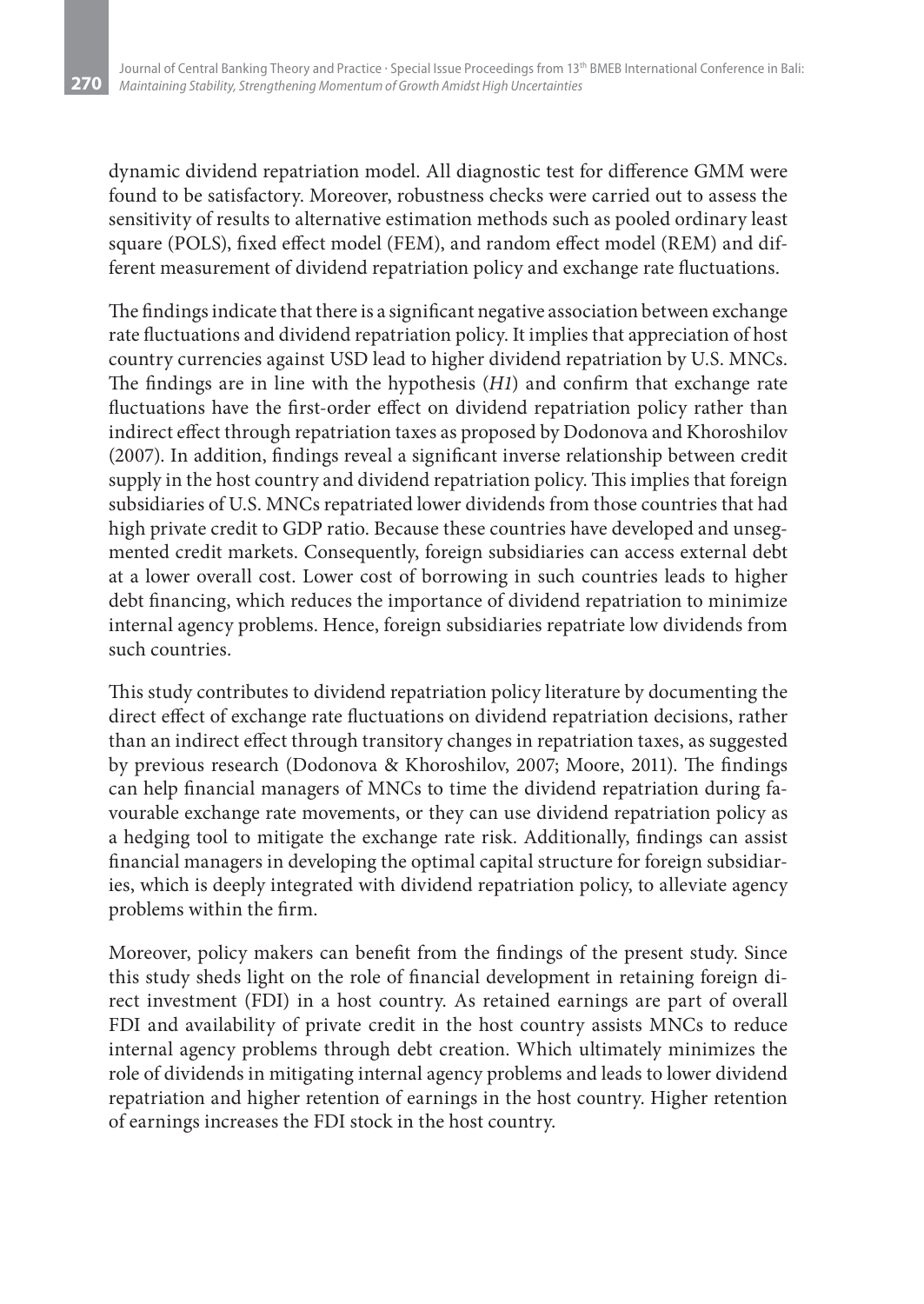The rest of this study is organised as follows. Section 2 develops the hypotheses. Section 3 explains the data, sample selection, empirical model, and the econometric estimator applied. Section 4 details and interprets the empirical results. Section 5 provides the conclusions, limitations of the study, and directions for further research.

### **2. Hypotheses Development**

### **2.1. Exchange Rate Fluctuations**

Hartman (1985) assumed constant repatriation tax rate over time and proposed that repatriation taxes would have no impact on the dividend repatriation decisions of the mature foreign subsidiaries financing investment projects from the retained earnings. He used the trapped equity model of King (1977), Auerbach (1979), and Bradford (1981), which is related to dividend payouts to diffuse shareholders. He argued that, if a foreign subsidiary has more investment opportunities and less internally generated funds, then the parent company will inject equity in such a foreign subsidiary.

However, mature foreign subsidiaries have fewer investment opportunities and more free cash flows. The equity is trapped in such foreign subsidiaries, and these foreign subsidiaries repatriate excess free cash flows to the parent company. This suggests that the permanent tax rate does not affect the repatriation decisions of mature foreign subsidiaries. However, repatriation tax rates are not constant over time and can vary from time to time depending on the parent company's foreign tax credit position, corporate tax rate changes in the host and home country, and the foreign income tax regime of the home country (Hasegawa & Kiyota, 2017). The empirical studies by Hines and Hubbard (1990), Altshuler, Newlon, and Slemrod (1993), Altshuler (1995), Grubert (1998), Desai *et al.* (2001, 2007), Moore (2011), and Egger, Merlo, Ruf and Wamser (2015) provide evidence for the relevance of changes in repatriation taxes on the dividend repatriation policy.

In a similar vein, Dodonova and Khoroshilov (2007) propose a theoretical model concerning the impact of transitory repatriation tax rate changes triggered by the exchange rate fluctuations on the dividend repatriation decisions of U.S. MNCs. They argue that the U.S. tax system encourages U.S. MNCs to time their dividend repatriation based on exchange rate fluctuations, since the U.S. tax system translates dividend payments into USD at the time of repatriation but tax credits are translated at the exchange rates when the foreign taxes were paid. This provides the opportunity to time the dividend repatriation depending on the movement of the host country currency against the USD.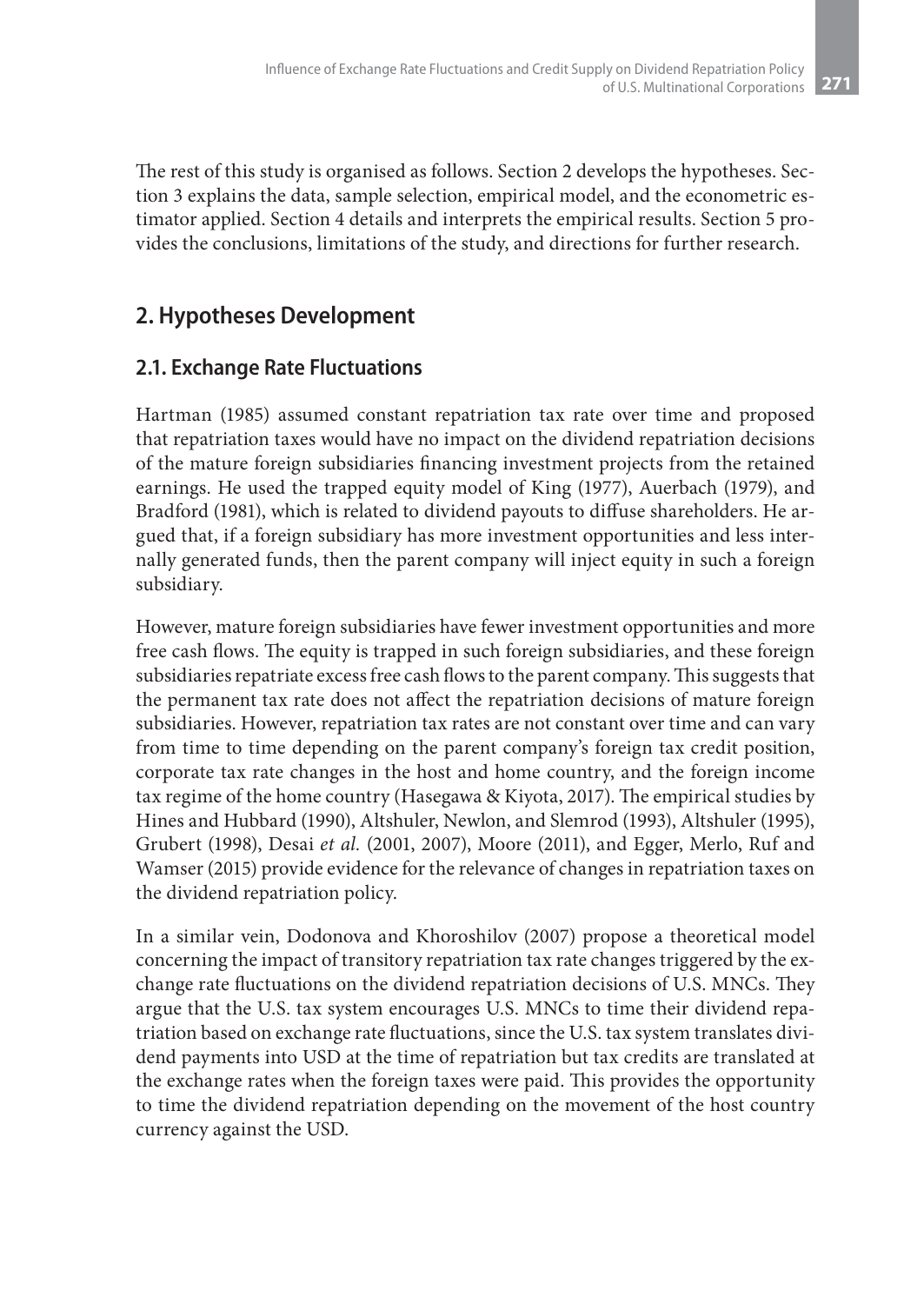**272**

They propose that, if the foreign currency is depreciating against the home currency, the repatriation tax rate will be low and U.S. MNCs will prefer to repatriate more dividends to avoid foreign tax credit losses. However, the fact that foreign tax credits carry forwards for ten years and backward for one year under the previous U.S. taxation system weakens this argument. In addition, the permanently reinvested earnings option in the U.S. tax system also reduces the significance of their proposition. Which suggests that a foreign subsidiary can invest earnings indefinitely in the host country and does not need foreign tax credits to offset tax liability.

Moore (2011) used Dodonova and Khoroshilov's (2007) model and empirically tests the transitory component of tax rate caused by exchange rate fluctuations on the dividend repatriation behaviour of U.S. MNCs' foreign subsidiaries. She finds a weak effect of transitory changes in repatriation tax rate caused by exchange rate fluctuations on the dividend payout decisions of full-sample firms. She divides the sample based on size, tax haven operations, and bond rating. The results show that changes in tax rate due to exchange rate fluctuations have a greater effect for large firms, subsidiaries in tax havens, and firms having a good bond rating because these firms are not resourced limited, can allocate funds for such tax planning, and are not supposed by their parent companies to repatriate dividends consistently.

However, exchange rate fluctuations can also increase or decrease the after-tax USD value of dividends and may have greater impact on dividend repatriation policy than the transitory changes in tax rate due to exchange rate fluctuations. The benefit from the appreciation of the host country currency against the USD will be more than the tax benefit from the exchange rate fluctuations. Let us consider as an example a Malaysian subsidiary of a U.S. MNC repatriating a dividend of 100 Ringgit to the parent company. Let us say that the exchange rate at the time of repatriation is RM4/USD and that the exchange rate was RM5/USD when income taxes were paid in Malaysia. Further, we assume that the Malaysian subsidiary paid 20% income tax in Malaysia, and the corporate tax rate in the US was 35%. Now, for tax calculation, the amount repatriated as a dividend will be translated at RM4/USD, and the foreign tax credits will be translated at RM5/USD. The formula to calculate the repatriation tax will be TUS (D+TM)–TM, where TUS is the statutory corporate tax in the US, D is the amount of dividend repatriated by the Malaysian subsidiary to the parent company in the US, and TM is the corporate tax rate in Malaysia. Thus, the USD translated values in above formula would be: 0.35(\$25+\$5)–\$5=\$5.50.

However, if the exchange rate were RM6/USD at the time of repatriation, then the repatriation tax cost would be 0.35(\$17+\$5)–\$4=\$2.70. It is clear from the above example that appreciation of foreign currency against the home currency results in higher repatriation taxes than the depreciation of the foreign currency against the home currency. Nonetheless, the increase in repatriation taxes (\$5.50–2.70=\$2.80) is more than offset by the increase in the dollar amount of dividends repatriated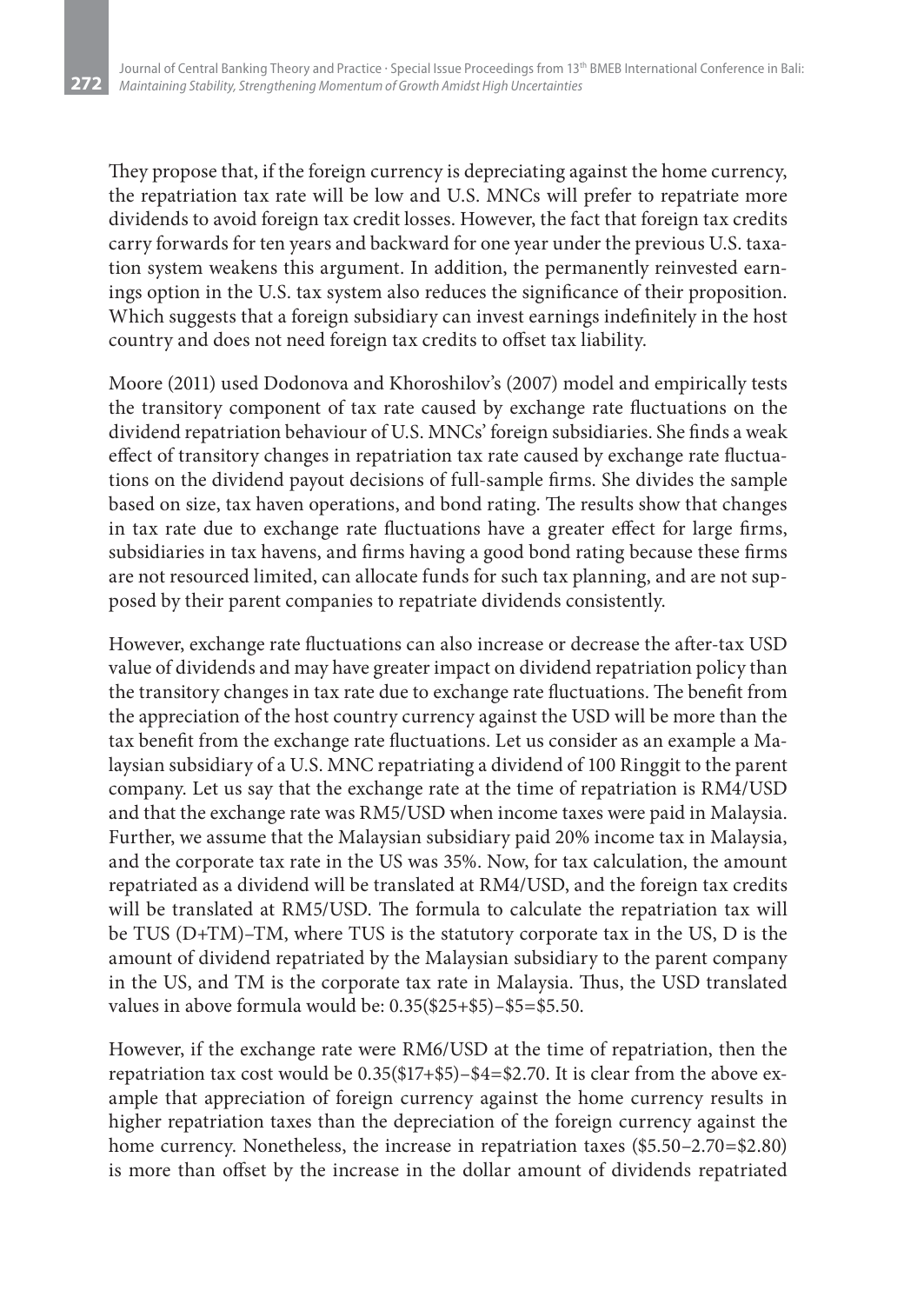(\$25–17=\$8). Therefore, this study proposes that the exchange rate fluctuations have a greater direct impact on dividend repatriation than the tax-based component of exchange rate fluctuations. This leads to the first hypothesis.

*H1*: Appreciation of the host country currency against the U.S. dollar leads to higher dividend repatriation and vice versa.

## **2.2. Credit Supply**

Jensen (1986) suggests that the conflict of interest between the principal and agent is more severe when a firm generates ample free cash flows. The primary challenge in such situations is how to encourage the managers to disgorge cash rather than investing it in projects below the cost of capital or wasting it on managerial benefits. He proposes the control hypothesis, which advocates that debt financing can be used as a bonding mechanism to reduce the agency cost of free cash flows and argues that more reliance on debt financing can motivate managers to work efficiently and effectively and return the promised interest and principal to the lenders.

Jensen (1986) further states that managers having more free cash flows at their discretion can pay dividends or purchase outstanding stock back to minimise the agency cost of free cash flows. However, from these current dividend payments, they cannot assure the shareholders to return future free cash flows to them. He claims that debt creation enables managers to meet their promise of regular payments of free cash flows. Debt issuance provides rights to lenders regarding taking the firm to the bankruptcy court. The threat of being unable to make debt service payments acts as a bonding mechanism and makes such firms more efficient. Thus, debt financing can substitute dividends and reduce the agency cost of the free cash flows by limiting the cash holding of the managers for private benefits and overinvestment.

Notably, prior empirical studies on dividend repatriation policy have not considered debt financing as a device to control the agency problem between foreign subsidiaries (agents) and the parent company (principal). The current study fills this gap in the dividend repatriation policy literature. Jensen (1986) asserts that the agency problem is more severe for firms having a significant amount of free cash flows and low growth opportunities. In this type of firm, the probability of wasting the free cash flows in value-destroying investment is more severe. This suits well the situation of U.S. MNCs' foreign subsidiaries as they hold a significant amount of cash, which intensifies the agency cost of free cash flows (Amberger, Markle, & Samuel, 2018; Harford, Wang, & Zhang, 2017).

Moreover, Jensen (1986) proposes that debt financing can be used as a substitute for dividends to mitigate the agency cost of free cash flows. The inclusion of debt in the capital structure of foreign subsidiaries can act as a disciplinary device by reducing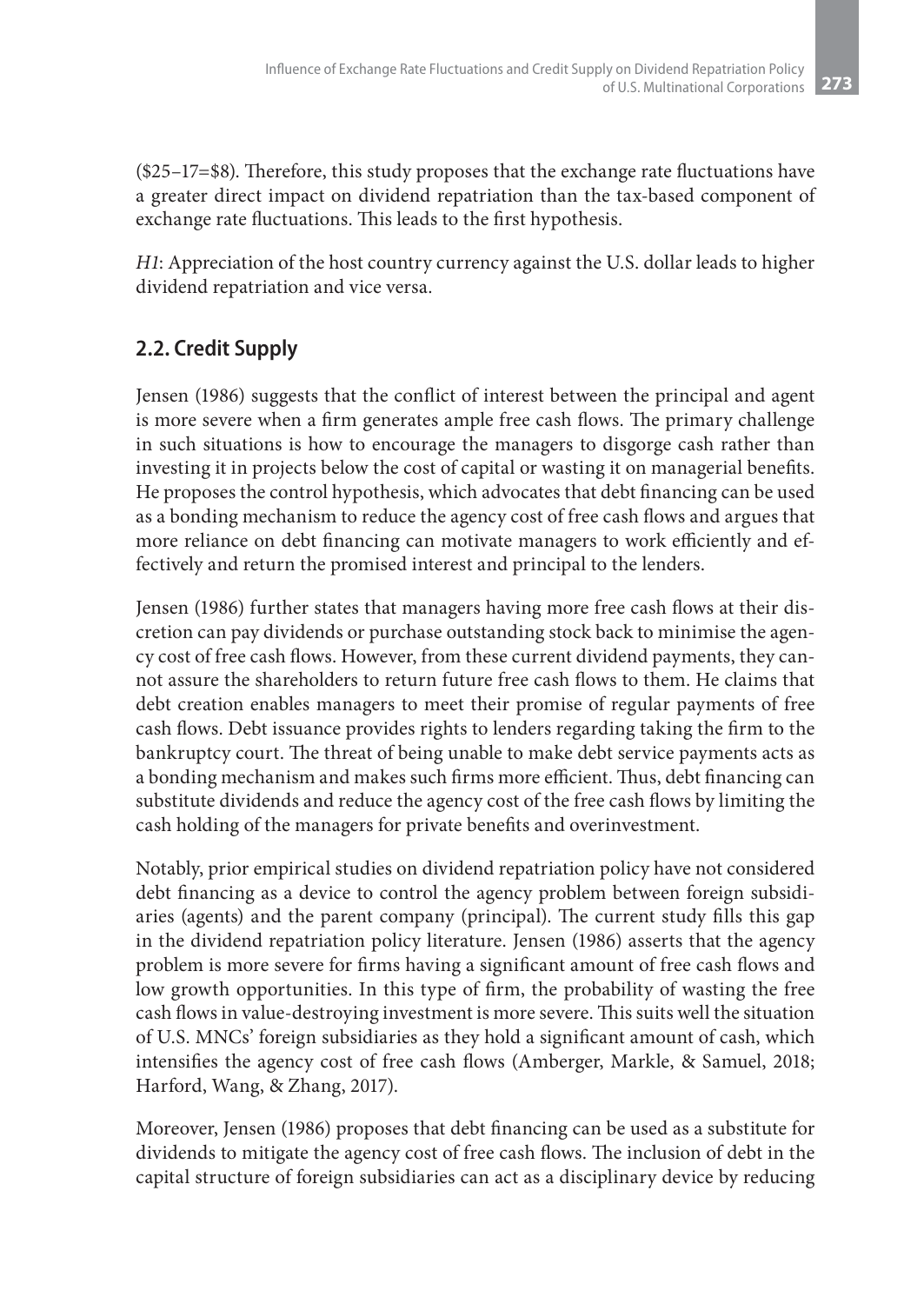the free cash flow at managers' discretion for overinvestment (Huizinga, Laeven, & Nicodeme, 2008). This implies that debt creation will lead to lower dividend repatriation. Since the debt financing decision, in part, depends on the supply of credit in the host country, foreign subsidiaries operating in those countries that have unsegmented and developed capital markets can secure external debt easily. Which, leads to higher debt financing by foreign subsidiaries (Aggarwal & Kyaw, 2008; Desai et al., 2004). Consequently, regular interest and principal payment can motivate foreign managers to invest free cash flows in value-enhancing projects, hence reducing the role of dividends to minimise agency cost. This study uses credit supply as a proxy for debt financing and formulates the following hypothesis:

*H2*: Credit supply in the host country is negatively associated with dividend repatriation.

# **3. Methodology**

### **3.1. Data**

**274**

This study used secondary data for estimation purposes. Data were collected from various sources, including the Bureau of Economic Analysis (BEA), the World Bank Group's World Development Indicators (WDI), and the International Monetary Fund's (IMF) International Financial Statistics (IFS). The present study's estimation period was 2006–2016. The motivation for selecting this period is that it excludes the year 2005, during which, under the American Job Creation Act (AJCA) tax holiday, a significant amount of dividends was repatriated.

The data regarding foreign subsidiaries of U.S. MNCs came from two surveys carried out by the BEA that contain detailed information regarding the operating and financial activities of U.S. MNCs' foreign subsidiaries. U.S. MNCs must file comprehensive information regarding the operating and financial activities of their foreign subsidiaries to the BEA, for which the International Investment and Trade in Services Survey Act governs the data collection. This Act ensures the confidentiality of the firm-specific data; therefore, the BEA provides publicly only country-level data, with firm-level data being restricted for investigative, tax, and regulatory purposes. The BEA's special onsite program makes firm-level data available only for approved academic research that ensure the conditions for maintaining legal confidentiality (Campbell, Dhaliwal, Krull, & Schwab, 2018).

The first survey used is the Annual Survey of U.S. Foreign Direct Investment Aboard, which contains data regarding dividend and interest payments, as well as balance sheet and income statements of U.S. MNCs' foreign subsidiaries. The BEA believes data from these surveys to be complete and accurate due to confidentially being as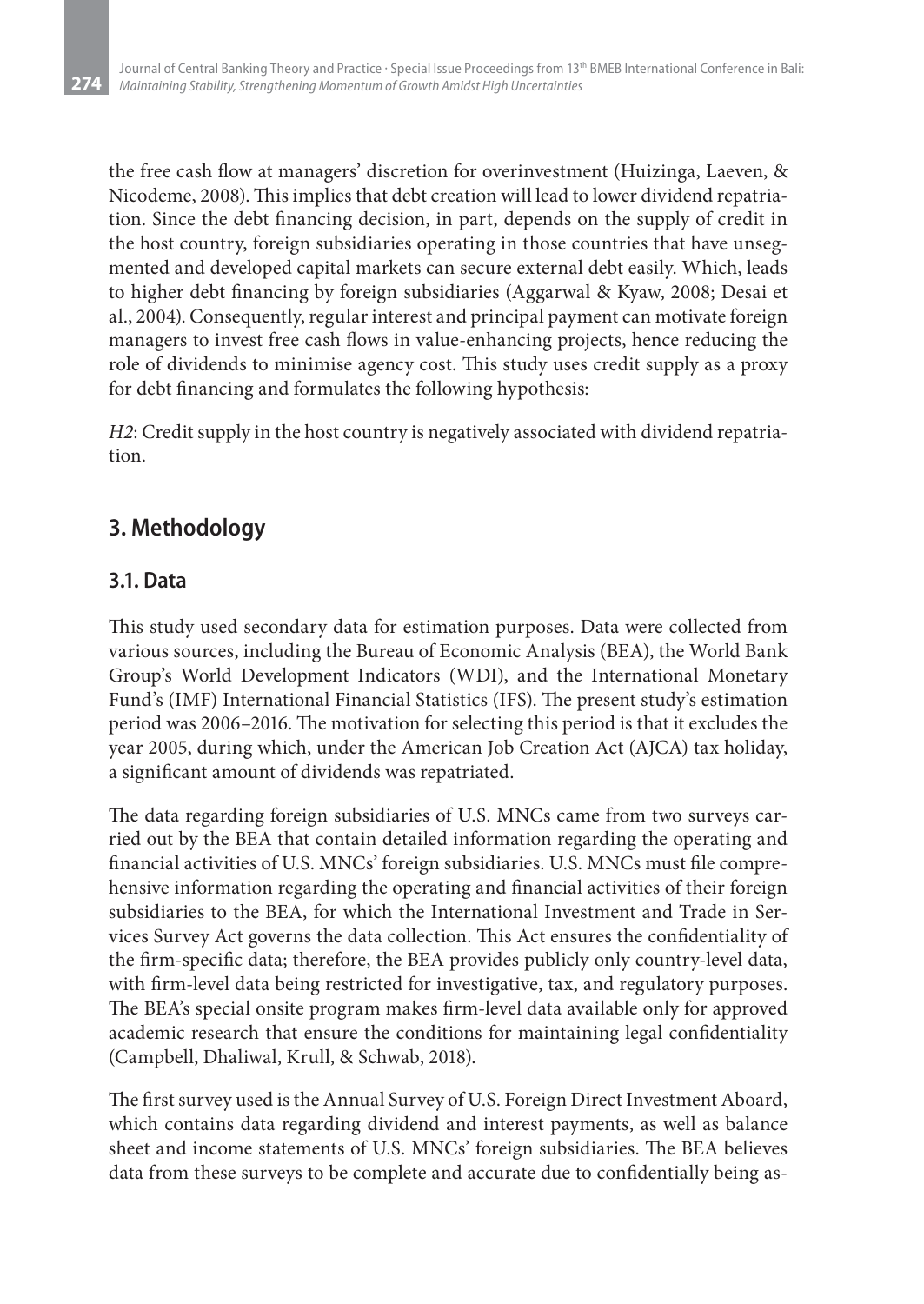sured and the existence of penalties for non-compliance. From the BEA's Annual Survey of U.S. Foreign Direct Investment Aboard, the current study utilised data concerning foreign subsidiaries' total assets, foreign income taxes, sales and net income. The second survey utilised is the Quarterly Balance of Payments Survey of U.S. Direct Investment Abroad, which relates more to financial flows between foreign subsidiaries and the parent company. It contains data about dividend payments from a foreign subsidiary to the parent company. Hence, the current study used dividend repatriation data from the Quarterly Balance of Payments Survey of U.S. Direct Investment Abroad.

The exchange rate data was obtained from the IFS, which provides detailed data regarding the exchange rates over time of different currencies. GDP growth rate and private credit data were gathered from the World Bank Group's WDI, which provides compressive data about these indicators in various countries.

### **3.2. Sample Selection**

The initial sample comprised the entire population of foreign subsidiaries of U.S. MNCs covered by the BEA. Given that the present study is based on country-level data to determine various explanatory variables' effect on dividend repatriation policy, however, it excludes the foreign subsidiaries of U.S. MNCs from countries for which the BEA does not provide separate country-level data (the BEA provides separate data for those countries in which U.S. MNCs have a substantial investment). This leaves the present study with a total of 25,760 foreign subsidiaries of U.S. MNCs from 57 countries. The present study further excludes foreign subsidiaries of U.S. MNCs from countries that had pegged exchange rate regimes during the study period, which further reduces the sample size to 24,180 foreign subsidiaries of U.S. MNCs from 51 countries. Further, foreign subsidiaries of U.S. MNCs in the banking, insurance, and finance sectors were excluded from the sample because these sectors have different rules and regulations regarding income distribution and taxes (Beyer, Downes, & Rapley, 2017). This reduces the final sample size to 22,040 non-financial foreign subsidiaries of U.S. MNCs from 51 countries.

The reason for using foreign subsidiaries of U.S. MNCs' data aggregated at countrylevel for estimation are: first, the decision to repatriate dividends depends on broader country-level factors such as exchange rate fluctuations, credit supply in the host country, productive uses of earnings in the host country and investment opportunities in the host country compared to home country rather than just firm-level factors (Brajcich, Friesner, & McPherson, 2013). Hence it is important to conduct a dividend repatriation study where the unit of analysis is the country rather than the firm (Brajcich et al., 2013). Second, the present study examines the effect of country-level variables such as exchange rate fluctuations and credit supply on dividend repatriation policy, hence using country-level data is a more appropriate choice to assess the effect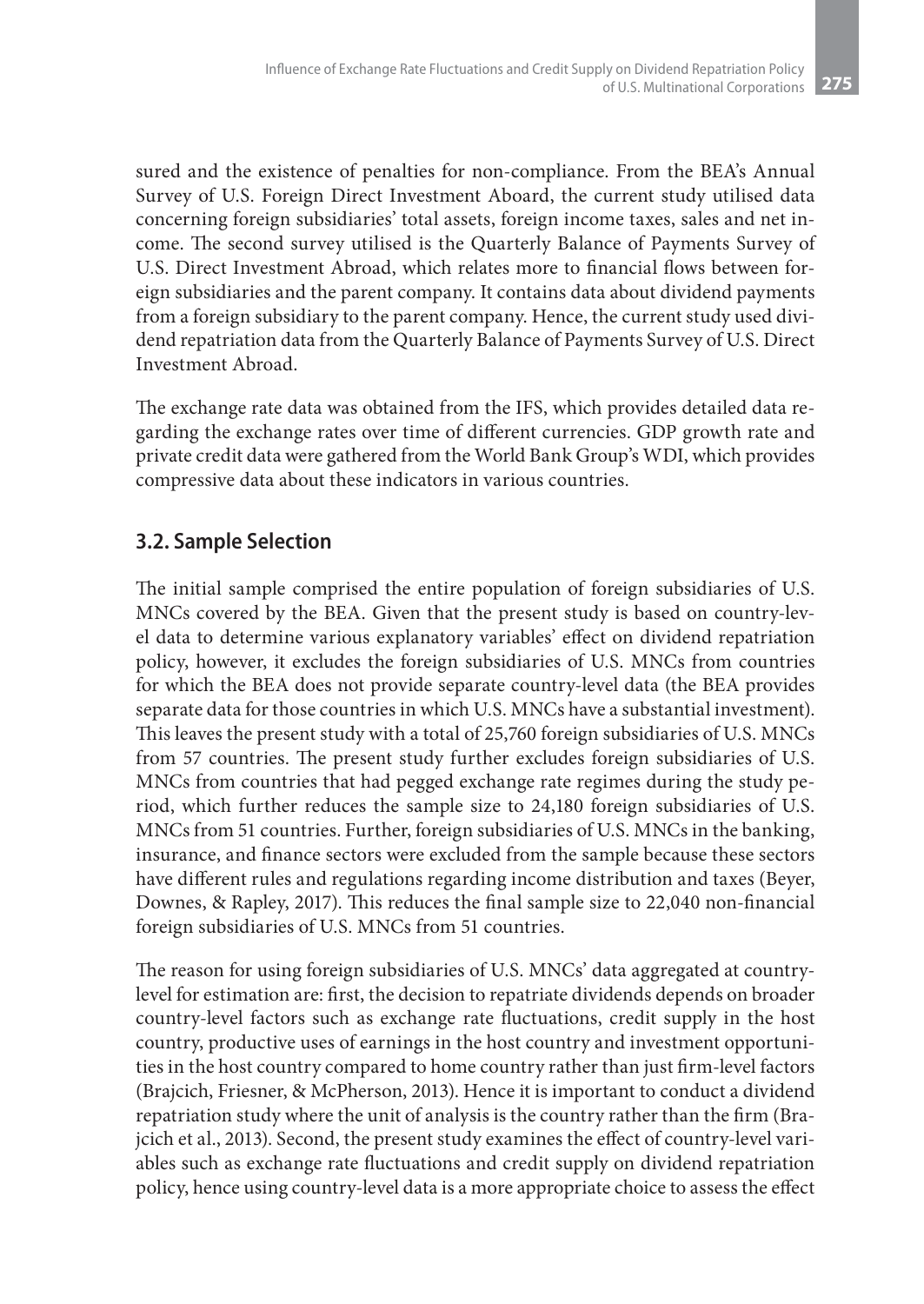of these factors on dividend repatriation policy (Lehmann & Mody, 2004). Otherwise using firm-level data will lead to panel and time series data combination, which reduces the variation in country-level variables and might lead to insignificant effects. Third, foreign subsidiaries of U.S. MNCs are non-listed firm; therefore, financial data is not available for these foreign subsidiaries in DataStream and Bloomberg. Fourth, MNCs also do not provide detailed data regarding their foreign subsidiaries in their financial reports.

### **3.3. Variables**

### 3.3.1. Dependent Variable

The dependent variable of the present study is dividend repatriation policy, with dividend repatriation to asset ratio being utilised as a measure for dividend repatriation policy. This is one of the most used measure for firms' dividend repatriation policy and was calculated as dividend repatriation divided by total assets. Prior studies on dividend repatriation policy have used this ratio to measure foreign subsidiaries' dividend repatriation (Altshuler et al., 1993; Blouin, Krull, & Robinson, 2012; Moore, 2011).

#### 3.3.2. Variables of Interest

#### 3.3.2.1. Exchange Rate Fluctuations

Exchange rate fluctuation is one of the problems faced both by domestic firms and MNCs. The impact is more severe, however, for MNCs because of their presence in different countries and the increased flow of funds between foreign subsidiaries and the parent company. It can both negatively and positively affect the dividend repatriation, depending on the movement of the host country currency against the home currency. The present study utilised the average annual exchange rate between the host country currency and the USD as a measure for exchange rate fluctuations and utilised host country currency per USD to measure exchange rate fluctuations. This measure for exchange rate fluctuations has been adopted previously in the studies of Moore (2011), Clare and Gang (2010) and Parlapiano, Alexeev, and Dungey (2017).

#### 3.3.2.2. Credit Supply

Debt creation can be a motivator for managers to work efficiently and effectively in order to return to lenders the promised interest and principal (Jensen, 1986). Debt financing induces lenders to monitor the management's activities. Monitoring by lenders and the inclusion of a restrictive debt covenant ensures the proper utilisation of funds, thus reducing the agency cost of free cash flows. The debt covenant may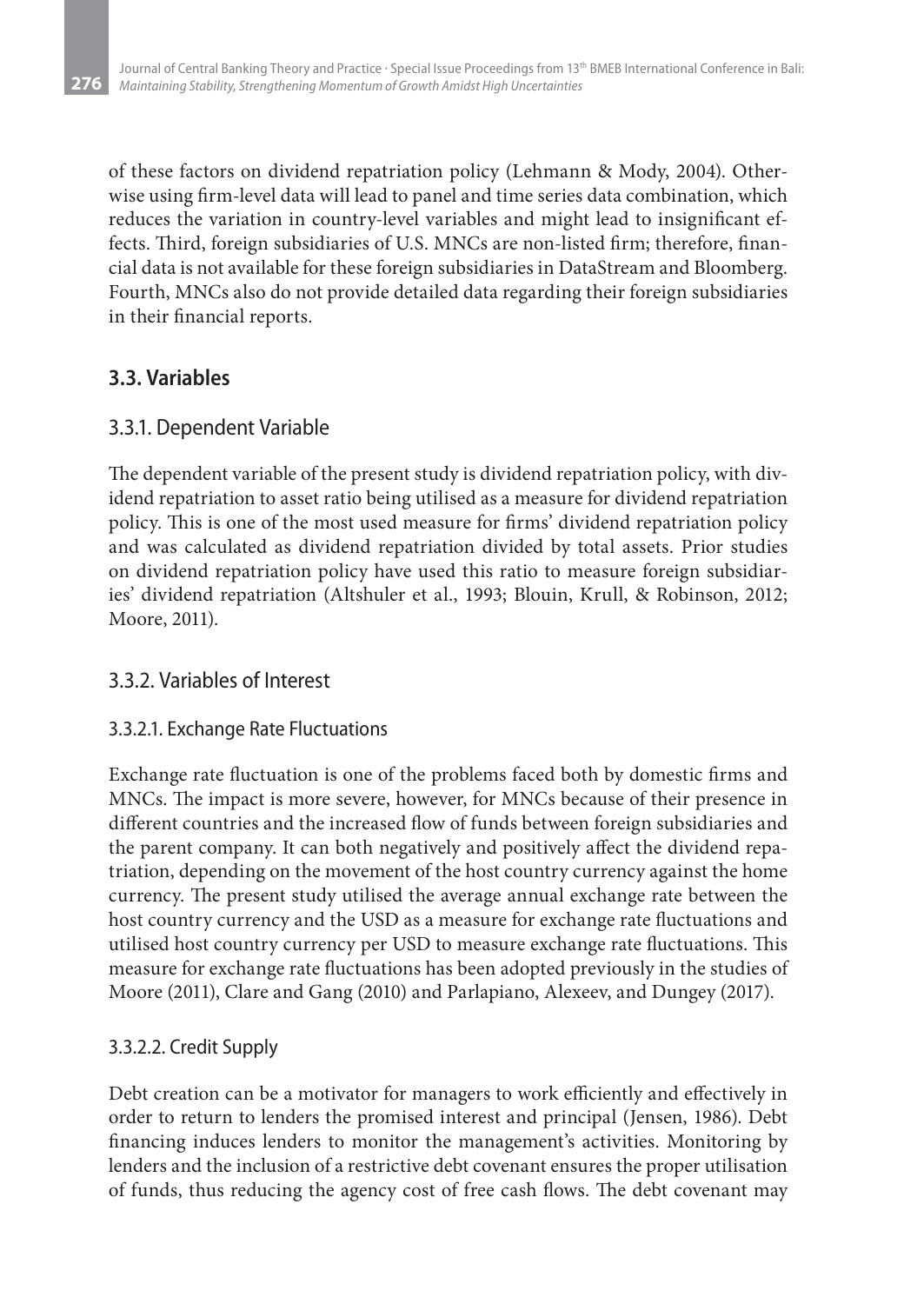restrict the usage of funds for dividend payments or managerial perks, which suggests a negative link between dividend payout and debt creation. As a proxy for debt financing, the present study used credit supply as measured by the private credit to GDP ratio, because debt financing is high in countries with developed debt markets. The private credit to GDP ratio has also been used by Desai *et al*. (2004) and Desai, Foley, and Hines (2008) in their examination of the capital structure of U.S. MNCs' foreign subsidiaries.

#### 3.3.3. Control Variables

The current study utilised a set of control variables that have the potential to influence the dividend repatriation decision. The first of these is repatriation tax, i.e. the tax that MNCs must pay on dividend income received from foreign subsidiaries. If the home country uses a worldwide tax system with foreign tax credits for foreign income, then the repatriation tax is the difference between the corporate taxes due upon repatriation in the home country and the foreign corporate taxes paid. The U.S. had a worldwide tax system during the present study; therefore, we measured the repatriation tax as the difference between the U.S. corporate taxes due upon repatriation and corporate taxes paid in the host country. This measure for repatriation tax has been used previously by Foley, Hartzell, Titman, and Twite (2007).

Second, return on asset was used to control for the foreign subsidiaries' profitability, given that profitable firms are more likely to repatriate high dividends to the parent company (Altshuler, 1995; Brajcich et al., 2013; Desai et al., 2007; Hines & Hubbard, 1990; Moore, 2011). Third, the natural logarithm of total assets was included in the model to control for firm size. This is because large firms tend to pay high dividends (Duygun, Guney, & Moin, 2018; Fama & French, 2001; Tahir & Mushtaq, 2016; Yusof & Ismail, 2016), since large firms can obtain external finance at an overall lower rate than their small counterparts.

The final control variable used is the GDP growth rate, which controls for investment opportunities in the host country. GDP growth rate is a suitable proxy for measuring investment opportunities in the host country and is measured by the real GDP growth rate of the host country in percentage. A higher GDP growth rate in the host country suggests more investment opportunities for foreign subsidiaries and a greater need for internally generated funds.<sup>2</sup> This greater need for internally generated funds may result in lower dividend payouts, as suggested by the pecking order theory and the transaction cost hypothesis. This proxy for investment opportunities

<sup>&</sup>lt;sup>2</sup> There is a related literature which provides significant evidence on relevance on growth with respect to number of factors, such as FinTech, information and communication technologies. (see for instance, Narayan, 2019; Juhro and Aulia, 2019; Rath and Hermawan, 2019).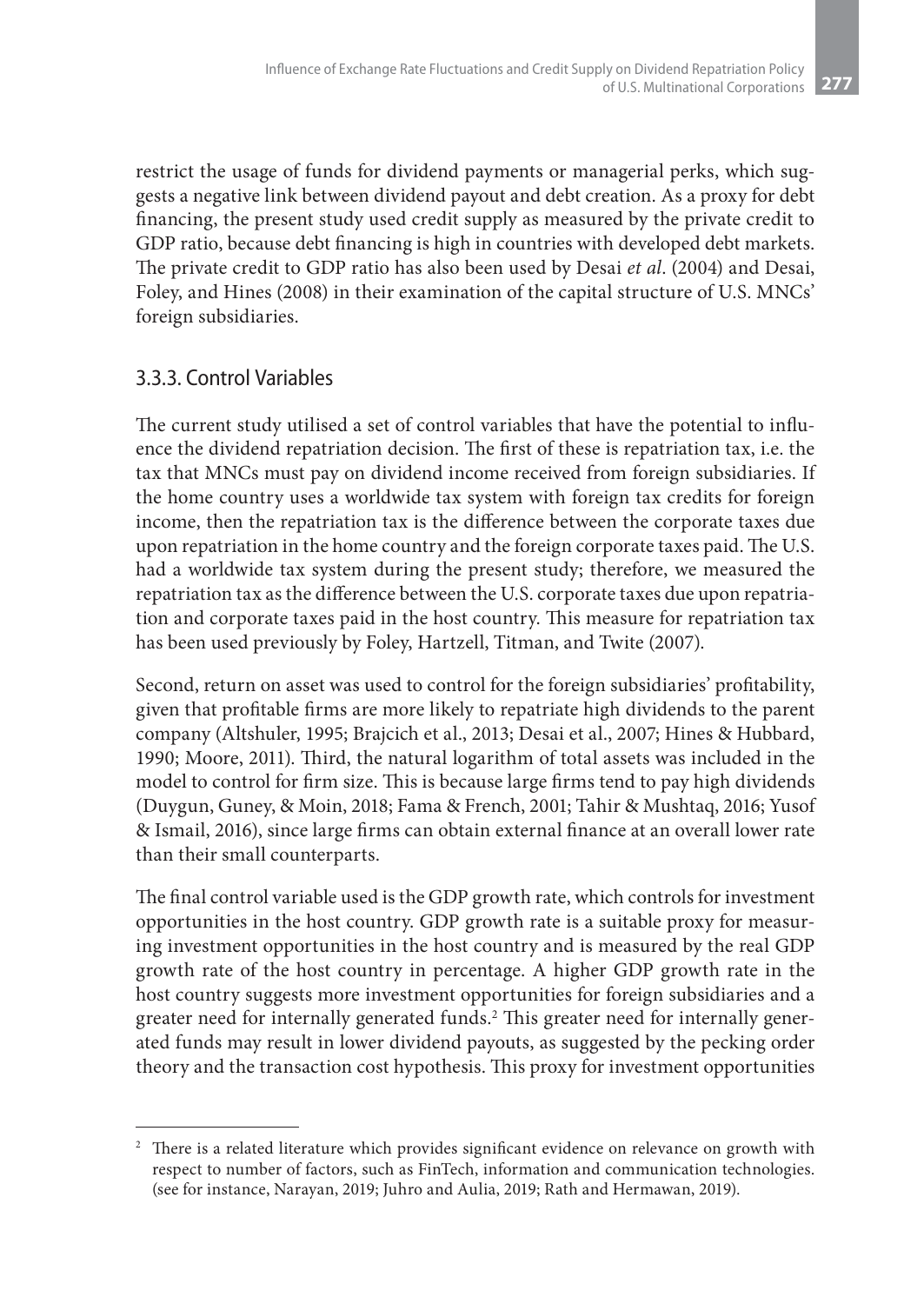at the country-level has been previously adopted, in their study on dividend repatriation policy, by Hasegawa and Kiyota (2017).

### **3.4. Empirical Model**

**278**

This sub-section describes the dynamic dividend repatriation model, which includes lagged dividend as an independent variable, given that dividends are persistent over time and managers do not wish to cut dividends (Lintner, 1956; Skinner, 2008). Desai *et al*. (2001, 2007) also used a dynamic approach to estimate the dividend repatriation model. The dynamic dividend repatriation model is as follows:

$$
DRP_{i,t} = \beta_{0,i} + \beta_1 DRP_{i,t-1} + \beta_2 EX_{i,t} + \beta_3 CS_{i,t} + \beta_k X_{i,t} + \mu_i + \varepsilon_{i,t}
$$
 (1)

where *DRP<sub>it</sub>* denotes the dividend repatriation to asset ratio of U.S. MNCs' foreign subsidiaries in country *i* at time *t*, and  $DRP_{i,t-1}$  represents the lagged dividend repatriation to asset ratio of U.S. MNCs' foreign subsidiaries in country *i* at time  $t-1$ ,  $EX_{i}$ represents the bilateral exchange rate between USD and currency of the host country *i* at time *t*, and  $CS_{i,t}$  represents the private credit to GDP ratio of country *i* at time *t*. In addition, *X<sub>it</sub>* contains a set of control variables, including profitability (PROF), repatriation tax cost (TAX), firm size (SIZE), and GDP growth rate (GDP),.  $\beta_{0i}$  represents the intercept of the equation,  $\beta_1 + \ldots \beta_k$ , denoting coefficients of a set of independent and control variables.  $\mu_{i}$  represents time-invariant unobserved heterogeneity and, finally,  $\varepsilon_{i}$  is the error term.

### **3.5. Econometric Estimator**

Desai *et al*. (2001, 2007) used the ordinary least squares (OLS) method, with and without fixed effect, to estimate the dividend repatriation model. However, Bond (2002) asserts that OLS with and without fixed effect is biased and inefficient for dynamic panel models, because lagged dividend repatriation (as the explanatory variable in the model) will be correlated with the error term. In such situations, the pooled ordinary least squares (POLS) method offers inconsistent and biased results (Bond, 2002), because POLS ignores the heterogeneity among the cross-sectional units and pools all cross-sectional units over time.

While the fixed-effect model (FEM) adequately deals with unobserved heterogeneity, it cannot, however, resolve the endogeneity problem. Subsequently, lagged dividend repatriation will be correlated with the error term, creating an endogeneity problem (Nickell, 1981). Even after within transformation, lagged dividend repatriation will still be correlated with the error term. Hence, the fixed effect model may provide biased estimates.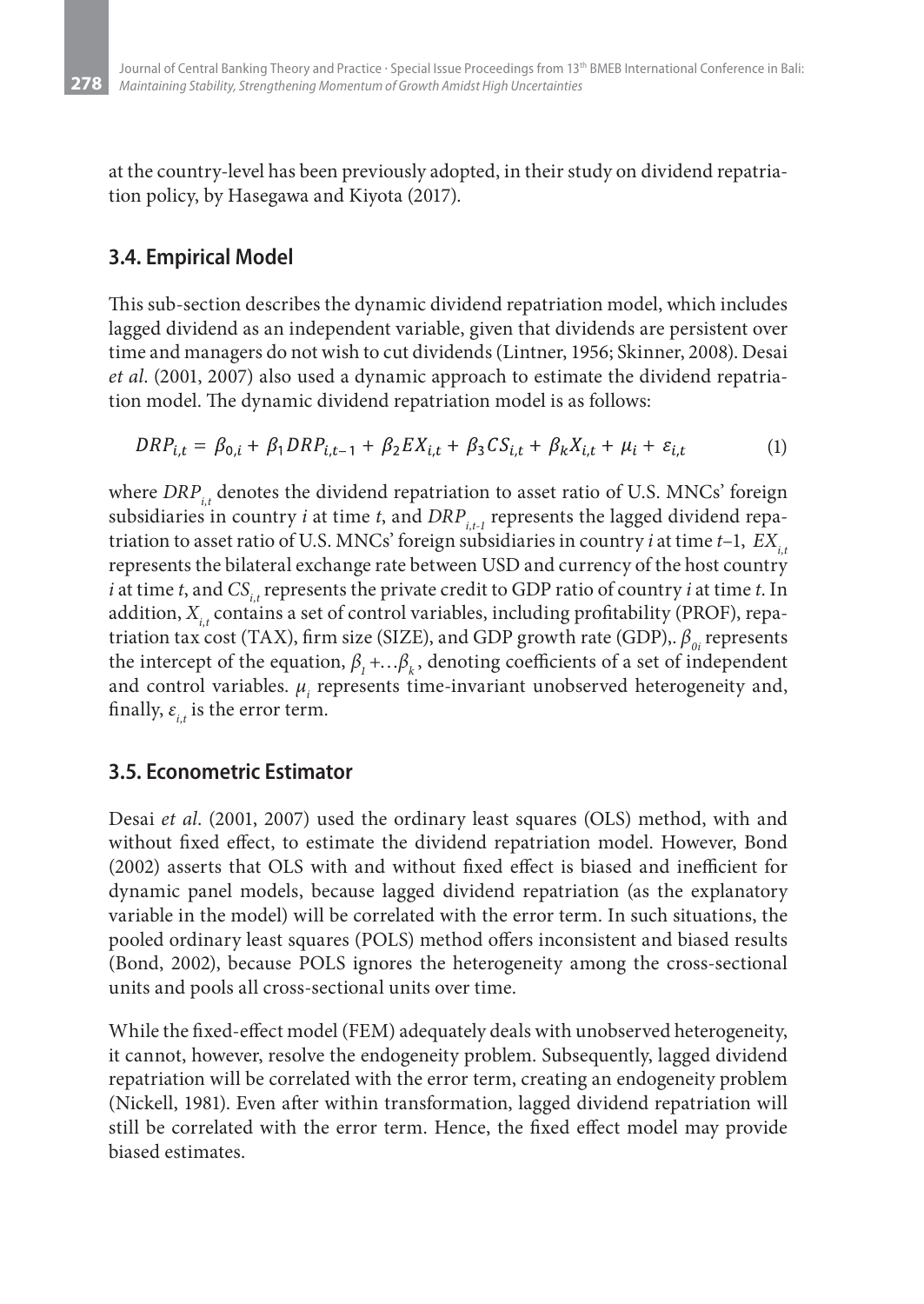Random effect model (REM) also does not work well with dynamic panel models due to the presence of lagged dependent variable as an explanatory variable (Saini & Singhania, 2018). By the construction, the lagged dependent variable will be correlated with the error term due to the presence of unobserved heterogeneity in the error term. This correlation between the lagged dependent variable and the error term leads to the endogeneity problem. Hence, random effect Feasible Generalised Least Square (FGLS) estimator provides biased estimates for dynamic panel models.

Anderson and Hsiao's (1981) instrumental variable estimator performs better for dynamic panel models than POLS, FEM and REM. It vanishes out the unobserved heterogeneity by first differencing and uses the dependent variable's lagged level as a valid instrument to overcome the endogeneity problem. Arellano and Bond (1991), however, introduced a dynamic panel data approach, arguing that Anderson and Hsiao's (1981) instrumental variable approach did not fully utilise all moment conditions. They, therefore, used extra moment conditions to create more efficient estimator for the dynamic panel data model, introducing the difference generalised method of moments (GMM) estimator, which minimises the inconsistency between the sample moments and their values in probability. Difference GMM accounts for unobserved heterogeneity by first differencing, dealing with the endogeneity problem through instrumental variables. Unlike the instrumental variable approach, it includes more lagged level values and provides efficient estimates. Recent studies using panel data have relied primarily on GMM approach (Wahab, Saiti, Rosly & Masih, 2017; Xu, 2016 etc.) The present study, therefore, utilises dynamic panel difference GMM to estimate dynamic dividend repatriation model. Consistent with the above discussion, to eliminate time-invariant unobserved heterogeneity *μi* Eq. (1) can be transformed into first differenced form as follows:

$$
\Delta DRP_{i,t} = \beta_1 \Delta DRP_{i,t-1} + \beta_2 \Delta EX_{i,t} + \beta_3 \Delta CS_{i,t} + \beta_k \Delta X_{i,t} + \Delta \varepsilon_{i,t}
$$
 (2)

#### **4. Results and Discussion**

#### **4.1. Descriptive Statistics**

Table I provides the descriptive statistics for all variables. It shows that, on average, foreign subsidiaries of U.S. MNCs repatriated 1.684 percent of dividends, scaled by total assets. The average exchange rate during the study period is 303.7, with a standard deviation of 1,468, which indicates high volatility. Also, the average private credit to GDP ratio, measuring debt financing, has a mean value of 86.63 percent, which indicates the depth of credit markets in different countries.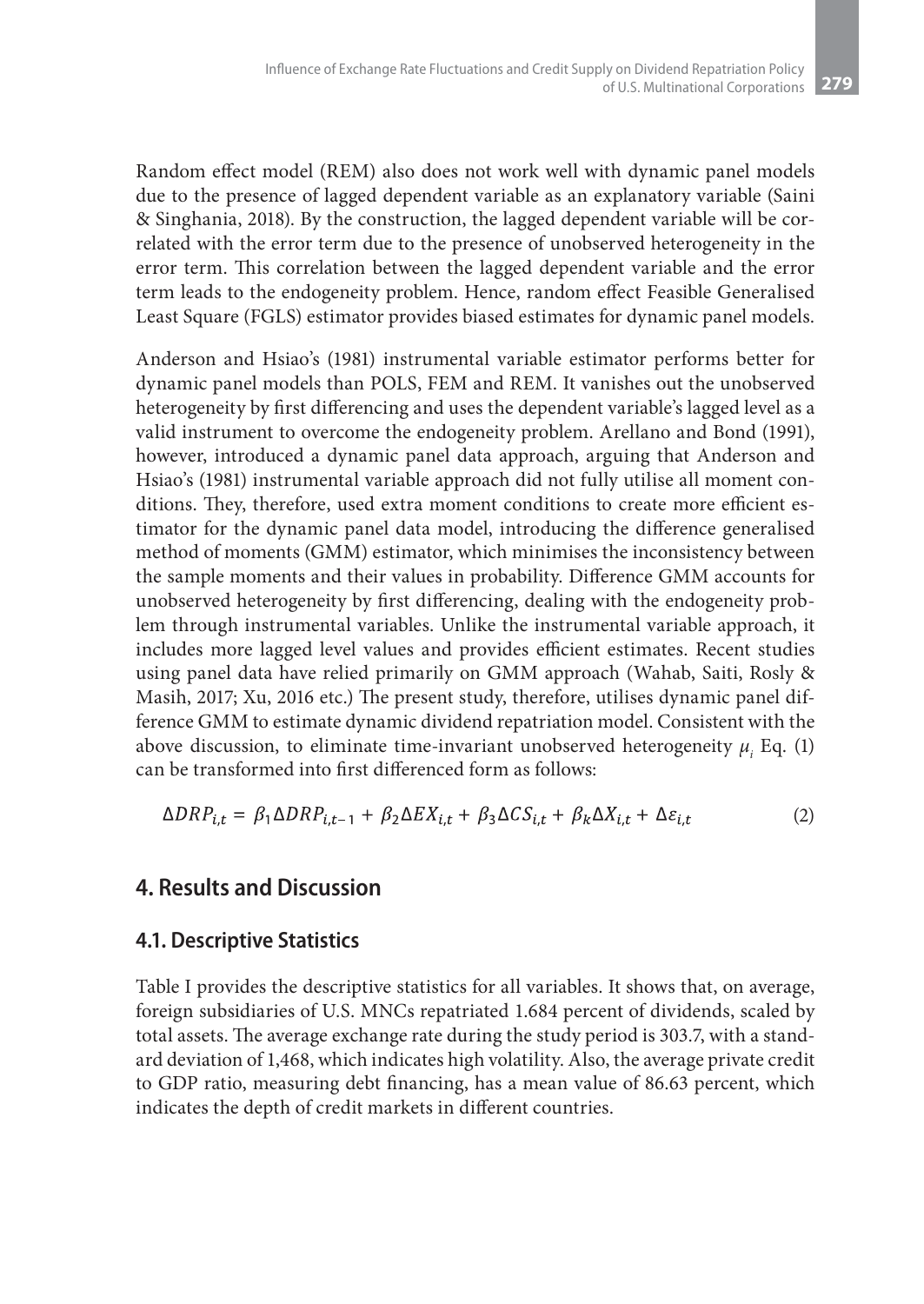| Variables           | N   | Mean    | <b>SD</b> | Min      | Max     |
|---------------------|-----|---------|-----------|----------|---------|
| <b>DRP</b>          | 663 | 1684    | 2.243     |          | 33.70   |
| EX                  | 663 | 303.738 | 1,468     | 0.500    | 13,389  |
| C٢                  | 663 | 86636   | 49482     | 8120     | 233 253 |
| <b>TAX</b>          | 663 | 3.499   | 8.629     |          | 58,355  |
| <b>PROF</b>         | 663 | 7153    | 4447      | $-31446$ | 28962   |
| SI <sub>7</sub> F   | 663 | 10937   | 1544      | 7144     | 14773   |
| GDP                 | 663 | 3269    | 3781      | $-17$    | 33 747  |
| Number of countries | 51  | 51      | 51        | 51       | 51      |

#### **Table 1. Descriptive Statistics**

**280**

This table provides the descriptive statistics for all variables. It shows the number of observations (N), mean, standard deviation (SD), minimum (Min) and maximum (Max) values for all variable of the present study.

In addition to the above, Table 1 also shows the descriptive statistics for the control variables. First, the average repatriation taxes paid by U.S. MNCs during the current study period is 3,464 million USD, whereas the standard deviation for repatriation taxes is 8,629 million USD, indicating high variation in tax rates in different countries, since a lower tax rate in the foreign country will lead to high repatriation taxes and vice versa. Second, profitability, measured by return on asset, has a mean value of 7.153 percent and a standard deviation of 4.447 percent. Third, the average size of foreign subsidiaries of U.S. MNCs, measured by the natural logarithm of total assets, is 10.93. Fourth, the average GDP growth rate in foreign countries is 3.269 percent. A higher GDP growth rate shows higher investment opportunities in that country.

#### **4.2. Regression Results**

Table 2 reports the results of dynamic linear regression model (Eq. 2) using panel difference GMM. The coefficient of lagged dividend repatriation is statistically significant, which implies that dividend repatriation is a dynamic process in which the current dividend decision depends on past dividend repatriation decisions. The lagged dividend repatriation has a coefficient of 0.1954, denoting that a 1 percent increase from the previous year's dividend repatriation will lead to a 0.1954 percent increase in current year's dividend repatriation to the parent company. This confirms the hypothesis that dividend repatriations are persistent over time and managers are reluctant to change dividends (Desai et al., 2007; Moore, 2011). Hence, panel GMM is an appropriate choice in this case.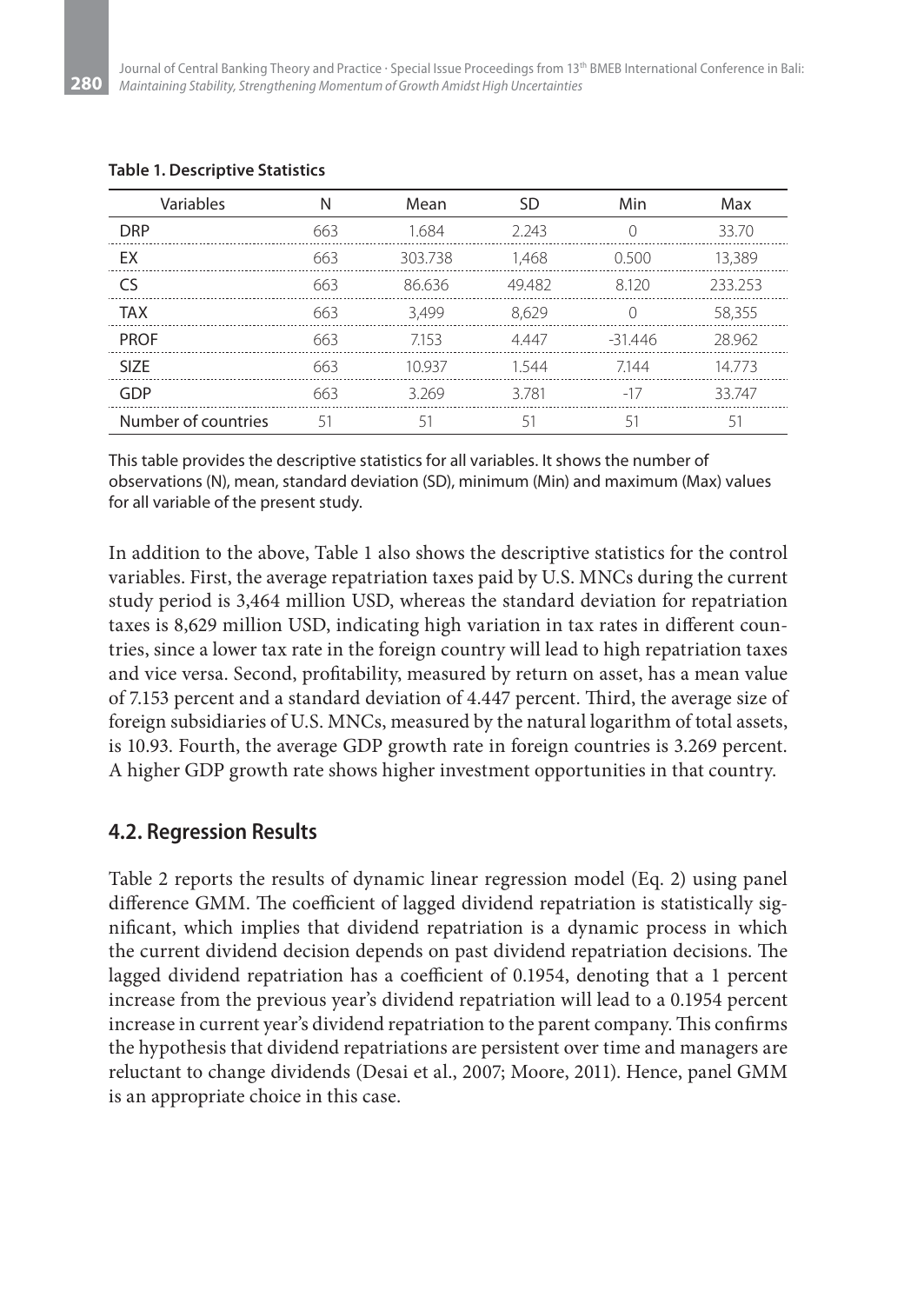| Variables                                    | <b>GMM</b>     |
|----------------------------------------------|----------------|
|                                              | $0.1954**$     |
| $\text{DRP}_{t-1}$                           | (0.0854)       |
| EX                                           | $-0.0007***$   |
|                                              | (0.0003)       |
| <b>CS</b>                                    | $-0.0829**$    |
|                                              | (0.0371)       |
| <b>TAX</b>                                   | $-0.0005**$    |
|                                              | (0.0002)       |
| <b>PROF</b>                                  | $0.2447***$    |
|                                              | (0.0806)       |
| <b>SIZE</b>                                  | 0.2900         |
|                                              | (0.8900)       |
| GDP                                          | $-0.0648$      |
|                                              | (0.0646)       |
| Arellano-bond test for AR(1)                 | $-2.7000$      |
|                                              | $(0.0070)$ *** |
| Arellano-bond test for AR(2)                 | 0.8800         |
|                                              | (0.3790)       |
| Hansen test of over identifying restrictions | 36.2520        |
|                                              | (0.4100)       |
| Observations                                 | 561            |
| Number of countries                          | 51             |

**Table 2. Results of dynamic panel difference GMM**

This table shows the results of dynamic dividend repatriation model (Eq. 2) using panel difference GMM estimator. The dependent variable is dividend repatriation to asset ratio (DRP). Robust standard errors are in parentheses except for Arellano-Bond tests for serial correlations and Hansen test of over-identifying restrictions, which are the p-values. \*\*\* p<0.01, \*\* p<0.05, \* p<0.1

The findings reveal that there is a significant negative association between exchange rate fluctuations and dividend repatriation policy, implying that the appreciation of host country currencies against the USD lead to higher dividend repatriation by U.S. MNCs. These findings are in line with *H1* and confirm that exchange rate fluctuations have a first-order effect on dividend repatriation policy, rather than an indirect effect through repatriation taxes, as proposed by Dodonova and Khoroshilov (2007). It also suggests that U.S. MNCs were using dividend repatriation policy to hedge exchange rate risk, since the depreciation of host country currency against the USD reduces the dividend amount in terms of USD. Consequently, it will reduce the value of future cash flows and, according to financial theory, value of a firm depends on the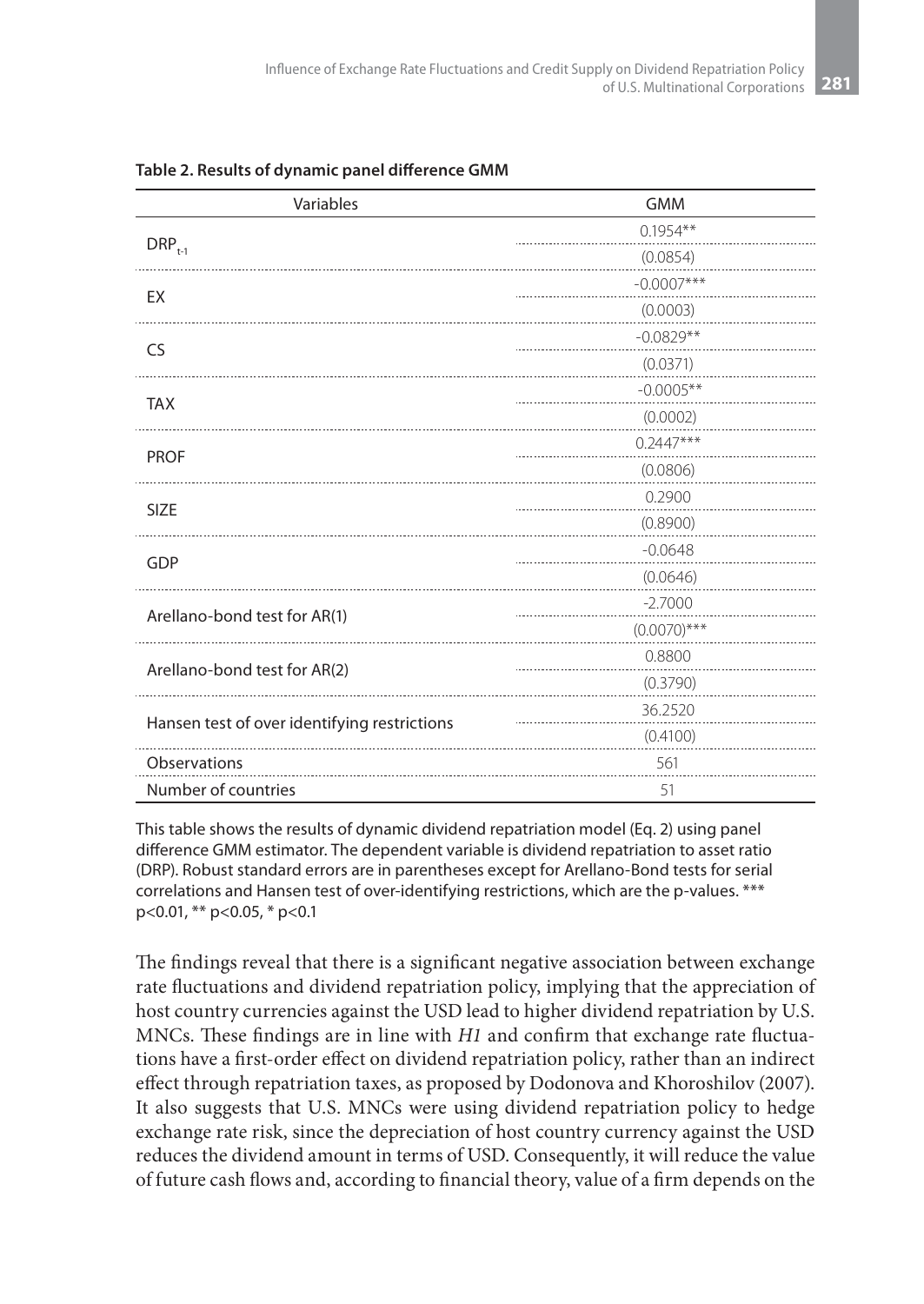value of future cash flows. Findings show that U.S. MNCs were active in exchange rate management through dividend repatriation policy.

In addition, results indicate a significant inverse relationship between credit supply in the host country and dividend repatriation policy (supporting *H2*). This implies that foreign subsidiaries of U.S. MNCs repatriated low dividends from those countries that had a high private credit to GDP ratio, because these countries have developed and unsegmented credit markets. Consequently, foreign subsidiaries can access external debt at a lower overall cost. Hence, debt financing can be used as a monitoring or controlling device in such countries. This reduces the importance of dividends in minimising agency problems. Hence, foreign subsidiaries repatriate low dividends from such countries. These findings provide support for Jensen's (1986) control hypothesis, which predicts that debt financing can be used as a substitute for dividend payments to reduce the agency cost of free cash flows.

In terms of control variables, findings suggest a significant negative effect of repatriation taxes on the dividend repatriation policy of U.S. MNCs' foreign subsidiaries. This implies that foreign subsidiaries facing higher repatriation taxes repatriated lower dividends than those facing lower repatriation taxes. This is in line with prior research suggesting that higher repatriation taxes on dividends decreases dividend repatriation from foreign subsidiaries (Desai et al., 2007; Grubert, 1998; Hines & Hubbard, 1990). Additionally, results reveal a significant positive association between profitability and dividend repatriation policy. Profitable foreign subsidiaries repatriated more dividends than their less profitable counterparts. Moreover, results indicate an insignificant effect of firm size and GDP growth rate on dividend repatriation policy.

Overall, the estimated dynamic panel regression model is well specified. The required three diagnostic tests for difference GMM were found to be satisfactory. As anticipated, the null hypothesis that there is no first-order serial correlation (AR1) was rejected, whereas the null hypothesis that there is no second-order serial correlation was not rejected. The Hansen test statistics for instrument over-identification was not rejected at conventional significance levels. This implies that the instruments are valid and well-specified.

### **4.3. Robustness Checks**

Robustness checks were carried out to assess the sensitivity of the results to alternative estimation methods such as POLS, FEM, and REM, and alternative measurements. First robustness check involves estimating dynamic dividend repatriation model (Eq. 1) using POLS, FEM, and REM. Bond (2002) asserts that POLS is biased upward for dynamic regression models since the lagged dependent variable positively correlates with the error term due to the presence of unobserved heterogeneity.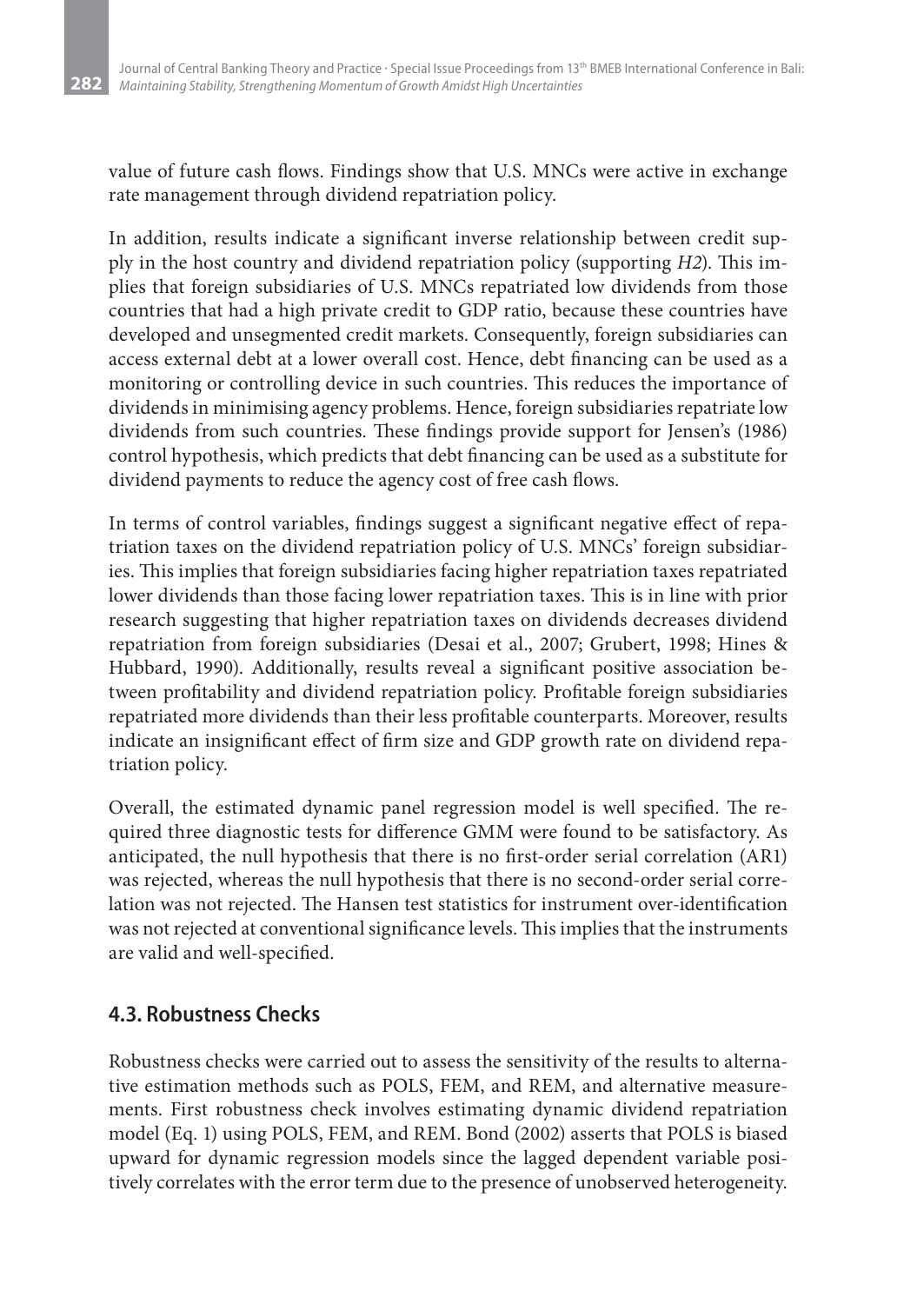Additionally, he claims that the FEM is biased downward for dynamic regression models since the transformed lagged dependent variable negatively correlates with the transformed error term.

Moreover, REM or FGLS is also biased upward for dynamic regression models, because the error term contains the unobserved heterogeneity, which positively correlates with the lagged dependent variable. Bond (2002) recommends a consistent estimator to provide estimates for the lagged dependent variable that will lie between POLS and FEM estimates. The results presented in Table 3 confirm that POLS and FGLS are biased upward, whereas FEM is biased downward for the lagged dependent variable compared to panel difference GMM. This suggests that panel difference GMM is an appropriate choice for estimating the dynamic dividend repatriation model.

| Variables                       | <b>POLS</b> | <b>FEM</b>   | <b>FGLS</b> | <b>GMM</b>     |
|---------------------------------|-------------|--------------|-------------|----------------|
|                                 | $0.2821***$ | $0.0925**$   | $0.3010***$ | $0.1954**$     |
| $\mathsf{DRP}_{t\text{-}1}$     | (0.0367)    | (0.0407)     | (0.0388)    | (0.0854)       |
|                                 | 0.0000      | $-0.0006*$   | 0.0000      | $-0.0007***$   |
| EX                              | (0.0000)    | (0.0003)     | (0.0001)    | (0.0003)       |
| CS                              | 0.0003      | $-0.0176***$ | 0.0009      | $-0.0829**$    |
|                                 | (0.00174)   | (0.0064)     | (0.0018)    | (0.0371)       |
| <b>TAX</b>                      | $-0.0004**$ | $-0.0001***$ | $-0.0002*$  | $-0.0005**$    |
|                                 | (0.0001)    | (0.0000)     | (0.0000)    | (0.0002)       |
| <b>PROF</b>                     | $0.1814***$ | $0.1783***$  | $0.1935***$ | $0.2447***$    |
|                                 | (0.0208)    | (0.0241)     | (0.0238)    | (0.0806)       |
| <b>SIZE</b>                     | 0.0000      | 0.0000       | 0.5332      | 0.2900         |
|                                 | (0.0000)    | (0.0000)     | (0.5452)    | (0.8900)       |
| <b>GDP</b>                      | 0.0136      | 0.0170       | 0.0157      | $-0.0648$      |
|                                 | (0.0235)    | (0.0273)     | (0.0234)    | (0.0646)       |
| Constant                        | $-0.1300$   | $2.3160***$  | 0.2743      |                |
|                                 | (0.2242)    | (0.6772)     | (0.7753)    |                |
|                                 |             |              |             | $-2.7000$      |
| Arellano-bond test for AR(1)    |             |              |             | $(0.0070)$ *** |
| Arellano-bond test for AR(2)    |             |              |             | 0.8800         |
|                                 |             |              |             | (0.3790)       |
| Hansen test of over identifying |             |              |             | 36.2520        |
| restrictions                    |             |              |             | (0.4100)       |
| Observations                    | 612         | 612          | 612         | 561            |
| R-squared                       | 0.2751      | 0.1783       | 0.2777      |                |

#### **Table 3. Robustness check: Alternative estimation methods**

This table shows the results of dynamic dividend repatriation model (Eq. 1) using alternative estimation methods such as POLS, FEM and FGLS. The dependent variable is dividend repatriation to asset ratio. Robust standard errors are in parentheses except for Arellano-Bond tests for serial correlations and Hansen test of over-identifying restrictions, which are the p-values. \*\*\* p<0.01, \*\* p<0.05, \* p<0.1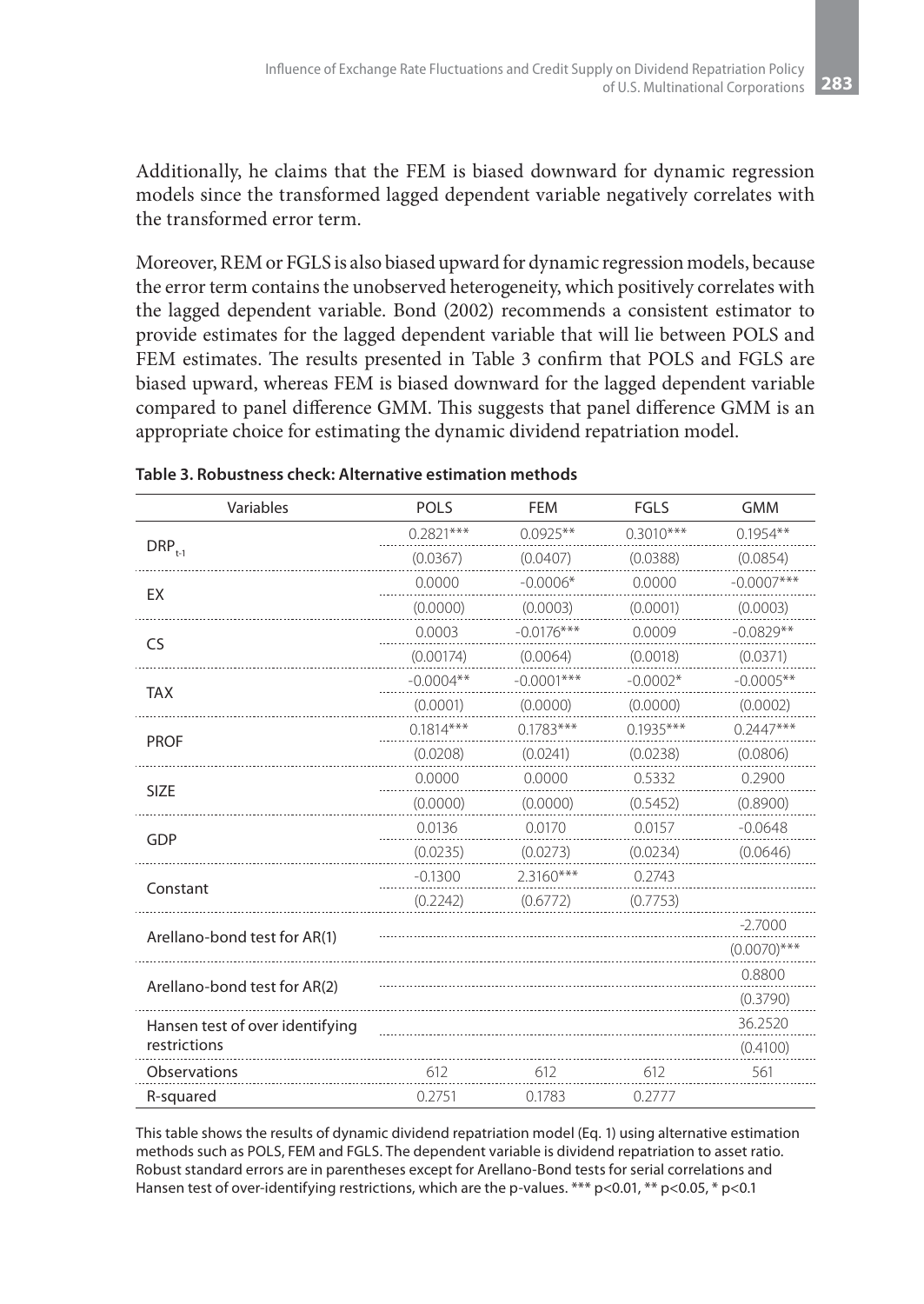The second robustness check involves estimating dynamic dividend repatriation model (Eq. 2) using dividend repatriation to sales ratio as an alternative measurement of dividend repatriation policy. These results are reported in Table 4. The Prior study by Hasegawa and Kiyota (2017) also used dividend repatriation to sales ratio to measure dividend repatriation policy. The empirical results in Table 4 are very similar to those obtained using dividend repatriation to asset ratio as a measurement of dividend repatriation policy in Table 2. More specifically, the lagged dividend repatriation remains positive and significant, with a coefficient of 0.2164. Exchange rate fluctuations demonstrate a significant negative association with dividend repatriation, which suggests that appreciation of host country currencies against the USD leads to higher dividend repatriation and vice versa. In addition, credit supply in the host country remains significant and negative with a coefficient of -0.1693. It implies that higher availability of private credit in the host country results in lower dividend repatriation by U.S. MNCs. In terms of control variables repatriation taxes and profitability are significant determinants of dividend repatriation policy, whereas firm size and GDP growth rate insignificantly influence dividend repatriation policy.

| Variables                                    | <b>GMM</b>   |
|----------------------------------------------|--------------|
|                                              | $0.2164***$  |
| $DRP_{t-1}$                                  | (0.0450)     |
| EX                                           | $-0.0016***$ |
|                                              | (0.0005)     |
| <b>CS</b>                                    | $-0.1693*$   |
|                                              | (0.0887)     |
| <b>TAX</b>                                   | $-0.0005**$  |
|                                              | (0.0002)     |
| <b>PROF</b>                                  | $0.6162*$    |
|                                              | (0.3310)     |
| <b>SIZE</b>                                  | $-1.6595$    |
|                                              | (2.3781)     |
| GDP                                          | $-0.4572$    |
|                                              | (0.2980)     |
| Arellano-bond test for AR(1)                 | $-1.3600$    |
|                                              | (0.1750)     |
| Arellano-bond test for AR(2)                 | 0.8027       |
|                                              | (0.4220)     |
| Hansen test of over identifying restrictions | 35.6237      |
|                                              | (0.4865)     |
| Observations                                 | 561          |
| Number of country                            | 51           |

**Table 4. Robustness check: Dividend repatriation to sales ratio as dependent variable**

This table reports the results of dynamic dividend repatriation model (Eq. 2) using dividend repatriation to sales ratio as the dependent variable. Robust standard errors are in parentheses except for Arellano-Bond tests for serial correlations and Hansen test of over-identifying restrictions, which are the p-values. \*\*\* p<0.01, \*\* p<0.05, \* p<0.1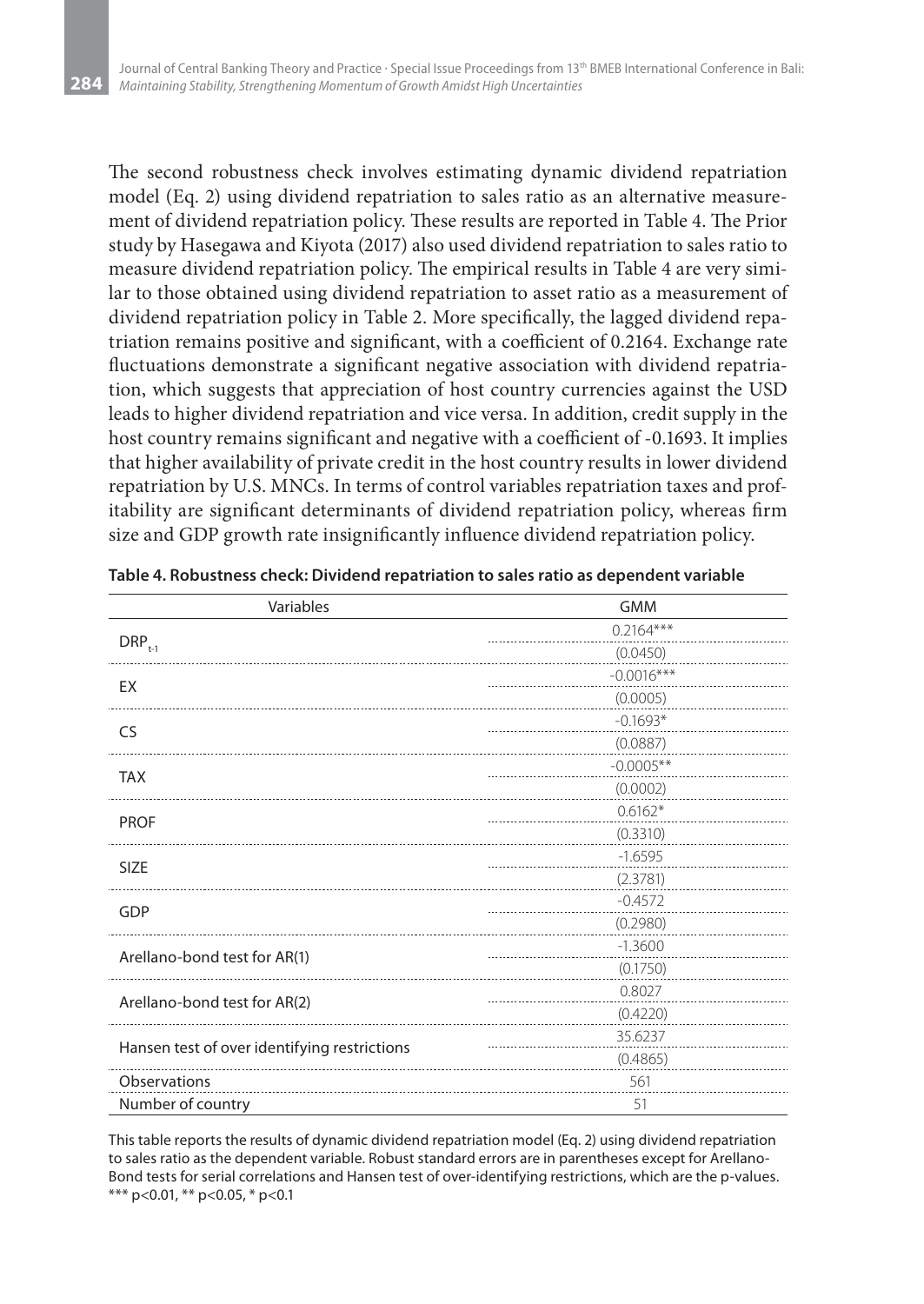The last robustness check encompasses estimating dynamic dividend repatriation model (Eq. 2) using percentage change in the bilateral exchange rate between host country currency and USD as a measure for exchange rate fluctuations. This measure is in line with prior studies of Al-Shboul and Anwar (2014), Francis, Hasan, Hunter, and Zhu (2017), and Ngo(2017). The results reported in Table 5 are consistent with results in Table 2 using a bilateral exchange rate as a measure for exchange rate fluctuations. Notably, results show significant negative relationship between exchange rate fluctuations and dividend repatriation. This suggests that appreciation of host country currency against USD results in higher dividend repatriation to the parent company. Additionally, credit supply in the host country demonstrates significant negative influence on dividend repatriation, implying that foreign subsidiaries of U.S. MNCs operating in countries with developed debt markets repatriated lower dividends to the parent company. These findings are consistent with the hypotheses of the present study. Hence, this study concludes that findings are robust to alternative estimation methods and measurements.

| Variables                                    | <b>GMM</b>     |
|----------------------------------------------|----------------|
|                                              | $0.1631**$     |
| $DRP_{t-1}$                                  | (0.0677)       |
| EX                                           | $-0.0203**$    |
|                                              | (0.0102)       |
| CS                                           | $-0.0922***$   |
|                                              | (0.0339)       |
| <b>TAX</b>                                   | $-0.0004**$    |
|                                              | (0.0002)       |
| <b>PROF</b>                                  | $0.2020***$    |
|                                              | (0.0749)       |
| <b>SIZE</b>                                  | 5.0877**       |
|                                              | (2.3206)       |
| GDP                                          | $-0.0615$      |
|                                              | (0.0650)       |
| Arellano-bond test for AR(1)                 | $-2.6750$      |
|                                              | $(0.0070)$ *** |
| Arellano-bond test for AR(2)                 | 0.1470         |
|                                              | (0.8860)       |
| Hansen test of over identifying restrictions | 36.2530        |
|                                              | (0.3640)       |
| Observations                                 | 561            |
| Number of country                            | 51             |

**Table 5. Robustness check: Alternative measurement for exchange rate fluctuations** 

This table presents the results of a dynamic dividend repatriation model (Eq. 2) using the percentage change in the bilateral exchange rate as a measure for exchange rate fluctuations. The dependent variable is dividend repatriation to asset ratio. Robust standard errors are in parentheses except for Arellano-Bond tests for serial correlations and Hansen test of over-identifying restrictions, which are the p-values. \*\*\* p<0.01, \*\* p<0.05, \* p<0.1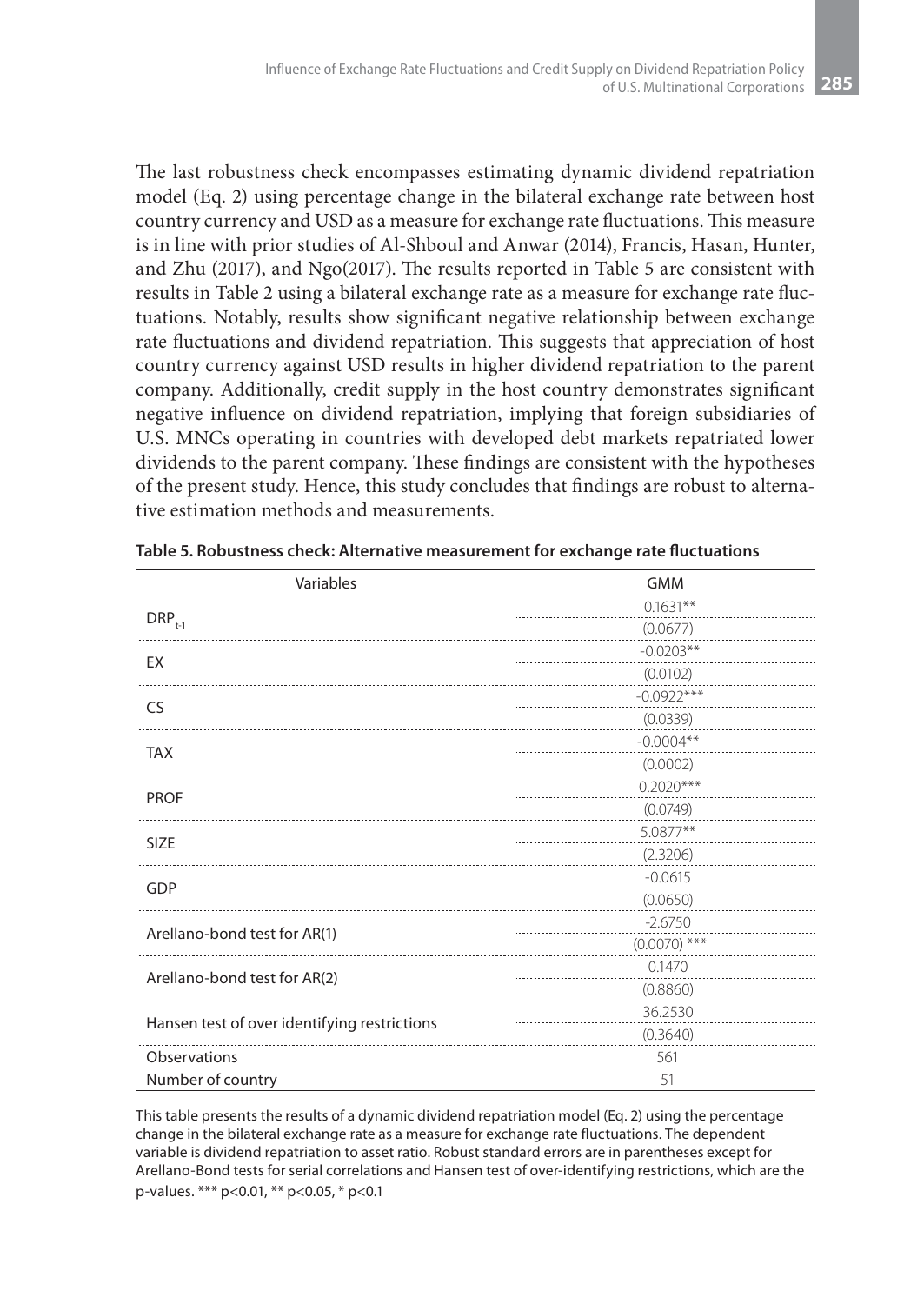### **5. Conclusion**

This study investigates the effect of exchange rate fluctuations and credit supply on the dividend repatriation policy of foreign subsidiaries of U.S. MNCs around the world. It used secondary data for estimation purposes. Dynamic panel difference GMM results suggest that appreciation of the host country currency against the USD leads to higher dividend repatriation by U.S. MNCs since the appreciation of the host country currency against the USD results in a higher value of dividends to the parent company and vice versa. This indicates that foreign subsidiaries of U.S. MNCs were actively managing their exchange rate risk through dividend repatriation policy. Also, results reveal that foreign subsidiaries of U.S. MNCs repatriated lower dividends from those countries that have unsegmented or developed credit markets. A smooth supply of debt in such countries reduces the role of dividend repatriation policy in mitigating internal agency problems, hence leading to lower dividend repatriation from such foreign subsidiaries. Moreover, in terms of control variables, repatriation taxes and profitability have a significant negative and positive impact on dividend repatriation policy, respectively, whereas firm size and GDP growth rate have a statistically insignificant effect on dividend repatriation policy.

This study has a number of few limitations, which suggest avenues for further research. First, it used country-level data because firm-level data is confidential, and it was not possible to access to those data. Future research may repeat our study by using firm-level data. Second, our study was based only on U.S. MNCs; future research may extend the scope of the current study and include MNCs from different countries to enable the dividend repatriation behaviour of MNCs from different countries to be compared and contrasted.

## **Acknowledgment**

The second author would like to thank Universiti Sains Malaysia for granting a bridging grant No 304.PMGT.6316293.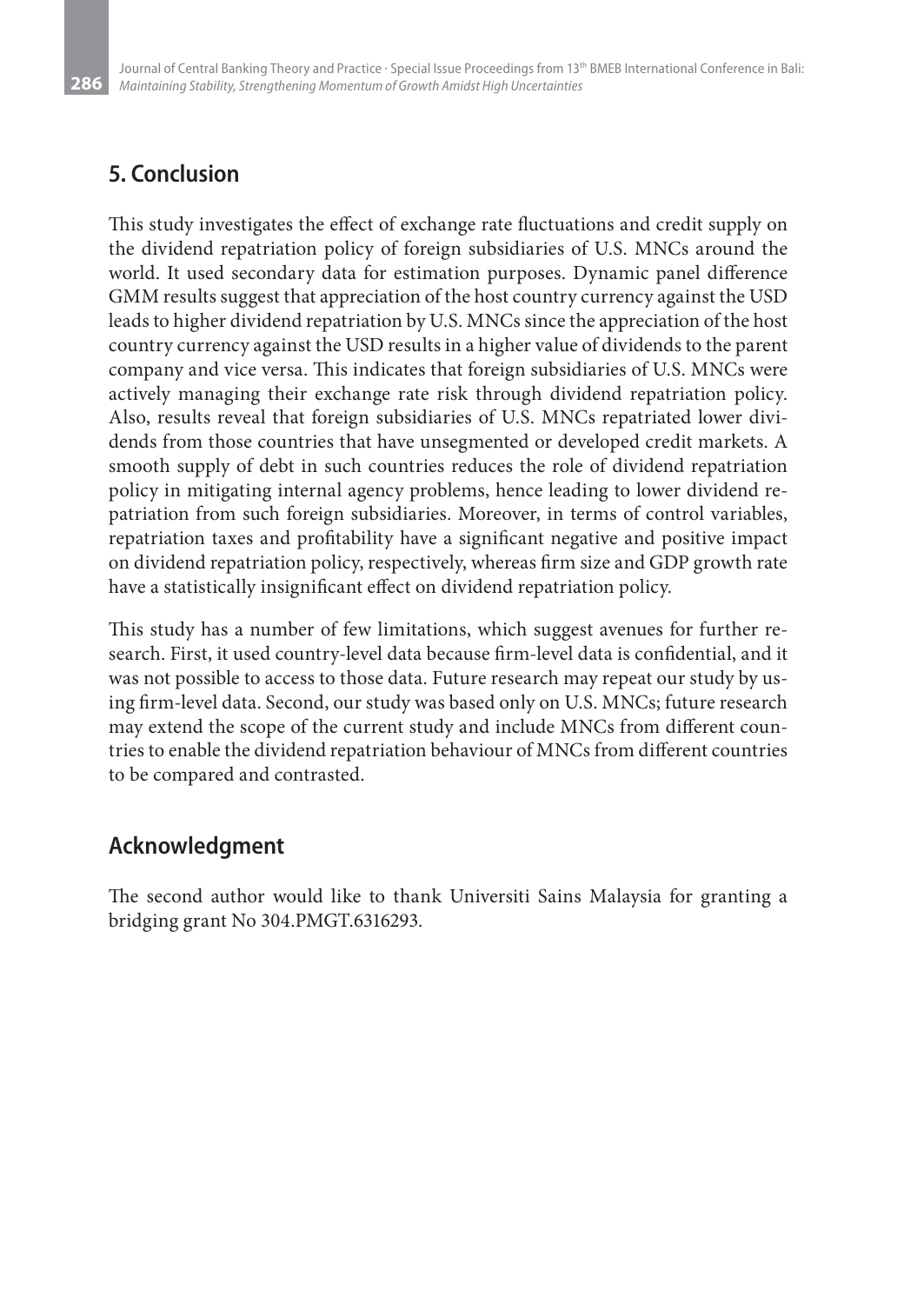### **References**

- 1. Aggarwal, R., & Kyaw, N. A. (2008). Internal capital networks as a source of MNC competitive advantage: Evidence from foreign subsidiary capital structure decisions. *Research in International Business and Finance*, 22(3), 409–439.
- 2. Agrawal, A., & Knoeber, C. R. (1996). Firm performance and mechanisms to control agency problems between managers and shareholders. *Journal of Financial and Quantitative Analysis*, 31(3), 377–397.
- 3. Al-Shboul, M., & Anwar, S. (2014). Foreign exchange rate exposure: Evidence from Canada. *Review of Financial Economics*, 23(1), 18–29.
- 4. Altshuler, R. (1995). Do repatriation taxes matter? Evidence from the tax returns of US multinationals. In The effects of taxation on multinational corporations (pp. 253–276). University of Chicago Press. In *The effects of taxation on multinational corporations* (pp. 253–276). University of Chicago Press.
- 5. Altshuler, R., Newlon, T. S., & Slemrod, J. (1993). The effects of US tax policy on the income repatriation patterns of US multinational corporations. In *Studies in international taxation* (pp. 77–116). University of Chicago Press.
- 6. Amberger, H., Markle, K., & Samuel, D. M. P. (2018). Repatriation Taxes, Internal Agency Conflicts, and Subsidiary-level Investment Efficiency. *WU International Taxation Research Paper Series* No. 2018-06.
- 7. Ambos, B., Kunisch, S., Leicht-Deobald, U., & Steinberg, A. S. (2019). Unravelling agency relations inside the MNC: the roles of socialization, goal conflicts and second principals in headquarters-subsidiary relationships. *Journal of World Business*, 54(2), 67–81.
- 8. Anderson, T. W., & Hsiao, C. (1981). Estimation of dynamic models with error components. *Journal of the American statistical Association*, 76(375), 598-606.
- 9. Ang, J. S., Cole, R. A., & Lin, J. W. (2000). Agency costs and ownership structure. *The Journal of Finance*, 55(1), 81–106.
- 10. Arellano, M., & Bond, S. (1991). Some tests of specification for panel data: Monte Carlo evidence and an application to employment equations. *The review of economic studies*, 58(2), 277-297.
- 11. Auerbach, A. J. (1979). Wealth maximization and the cost of capital. *The Quarterly Journal of Economics*, 93(3), 433–446.
- 12. Beyer, B., Downes, J., & Rapley, E. T. (2017). Internal capital market inefficiencies, shareholder payout, and abnormal leverage. *Journal of Corporate Finance*, 43(C), 39–57.
- 13. Blouin, J. L., Krull, L. K., & Robinson, L. A. (2012). Is US multinational dividend repatriation policy influenced by reporting incentives? *The Accounting Review*, 87(5), 1463–1491.
- 14. Bond, S. R. (2002). Dynamic panel data models: a guide to micro data methods and practice. *Portuguese Economic Journal*, 1(2), 141–162.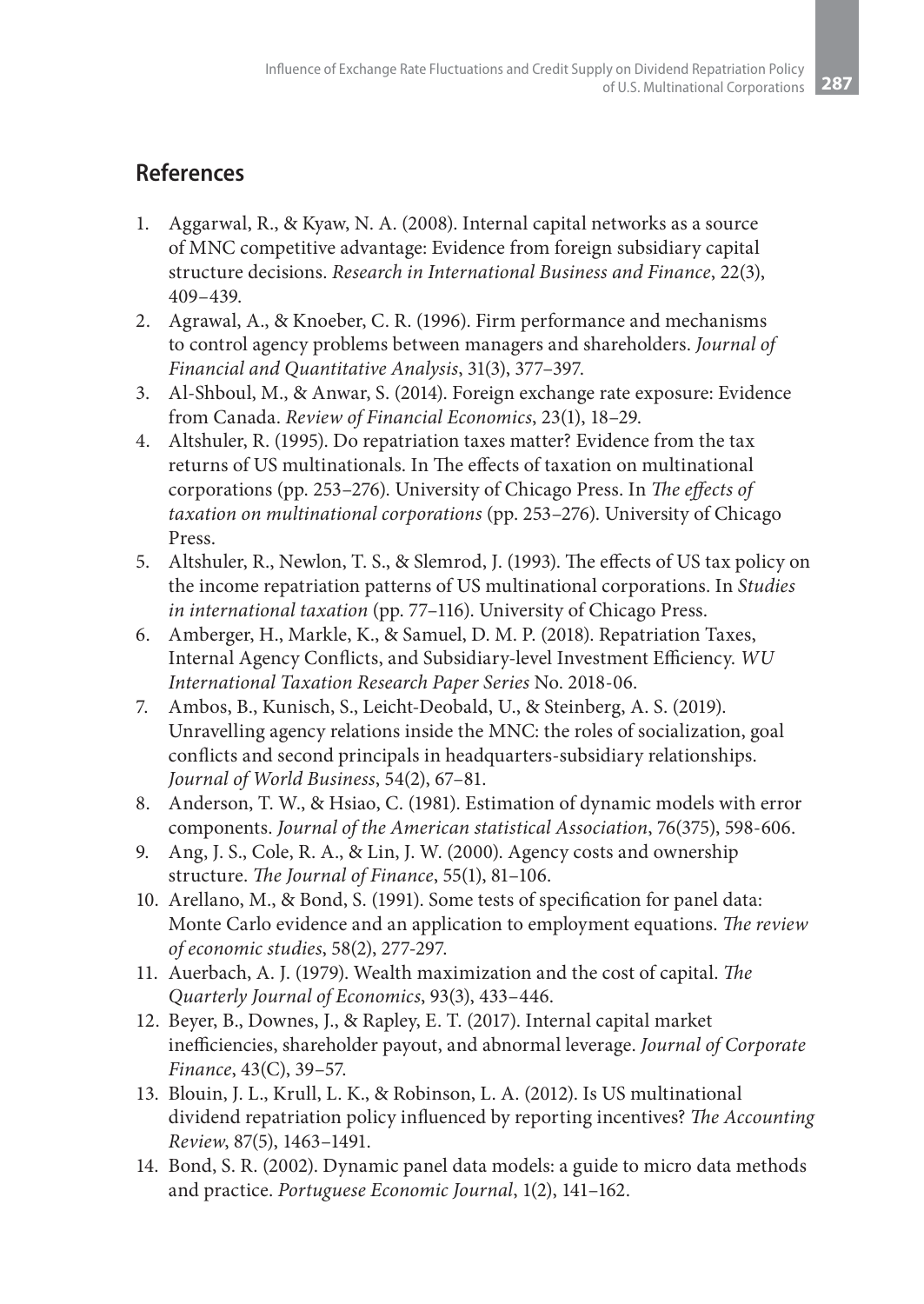- 15. Brada, J.C., & Tomšík, V. (2009) The Foreign Direct Investment Financial Life Cycle: Evidence of Macroeconomic Effects from Transition Economies, *Emerging Markets Finance and Trade*, 45:3, 5-20
- 16. Bradford, D. F. (1981). The incidence and allocation effects of a tax on corporate distributions. *Journal of Public Economics*, 15(1), 1–22.
- 17. Campbell, J. L., Dhaliwal, D. S., Krull, L. K., & Schwab, C. M. (2018). US multinational corporations' foreign cash holdings: An empirical estimate and its valuation consequences. *Working Paper*. University of Georgia, Athens, GA.
- 18. Clare, G. & Gang, I.N. (2010) Exchange Rate and Political Risks, Again, *Emerging Markets Finance and Trade*, 46:3, 46-58
- 19. Desai, M. A., Foley, C. F., & Hines Jr, J. R. (2001). Repatriation taxes and dividend distortions. *National Tax Journal*, 54(4).
- 20. Desai, M. A., Foley, C. F., & Hines, J. R. (2004). A multinational perspective on capital structure choice and internal capital markets. *The Journal of Finance*, 59(6), 2451–2487.
- 21. Desai, M. A., Foley, C. F., & Hines Jr, J. R. (2007). Dividend policy inside the multinational firm. *Financial Management*, 5–26.
- 22. Desai, M. A., Foley, C. F., & Hines Jr, J. R. (2008). Capital structure with risky foreign investment. *Journal of Financial Economics*, 88(3), 534–553.
- 23. Dodonova, A., & Khoroshilov, Y. (2007). Income repatriation decision for multinational corporations: Tax issues. *Journal of Accounting and Public Policy*, 26(3), 376–384.
- 24. Duygun, M., Guney, Y., & Moin, A. (2018). Dividend policy of Indonesian listed firms: The role of families and the state. *Economic Modelling*.
- 25. Egger, P., Merlo, V., Ruf, M., & Wamser, G. (2015). Consequences of the New UK Tax Exemption System: Evidence from Micro‐level Data. *The Economic Journal*, 125(589), 1764–1789.
- 26. Eiteman, D. K., Stonehill, A. I., & Moffett, M. H. (2012). *Multinational business finance*. Pearson Higher Ed.
- 27. Fama, E. F., & French, K. R. (2001). Disappearing dividends: changing firm characteristics or lower propensity to pay? *Journal of Financial Economics*, 60(1), 3–43.
- 28. Fleming, G., Heaney, R., & McCosker, R. (2005). Agency costs and ownership structure in Australia. *Pacific-Basin Finance Journal*, 13(1), 29–52.
- 29. Florackis, C. (2008). Agency costs and corporate governance mechanisms: Evidence for UK firms. *International Journal of Managerial Finance*, 4(1), 37–59.
- 30. Foley, C. F., Hartzell, J. C., Titman, S., & Twite, G. (2007). Why do firms hold so much cash? A tax-based explanation. *Journal of Financial Economics*, 86(3), 579–607.
- 31. Francis, B. B., Hasan, I., Hunter, D. M., & Zhu, Y. (2017). Do managerial risktaking incentives influence firms' exchange rate exposure? *Journal of Corporate Finance*, 46, 154–169.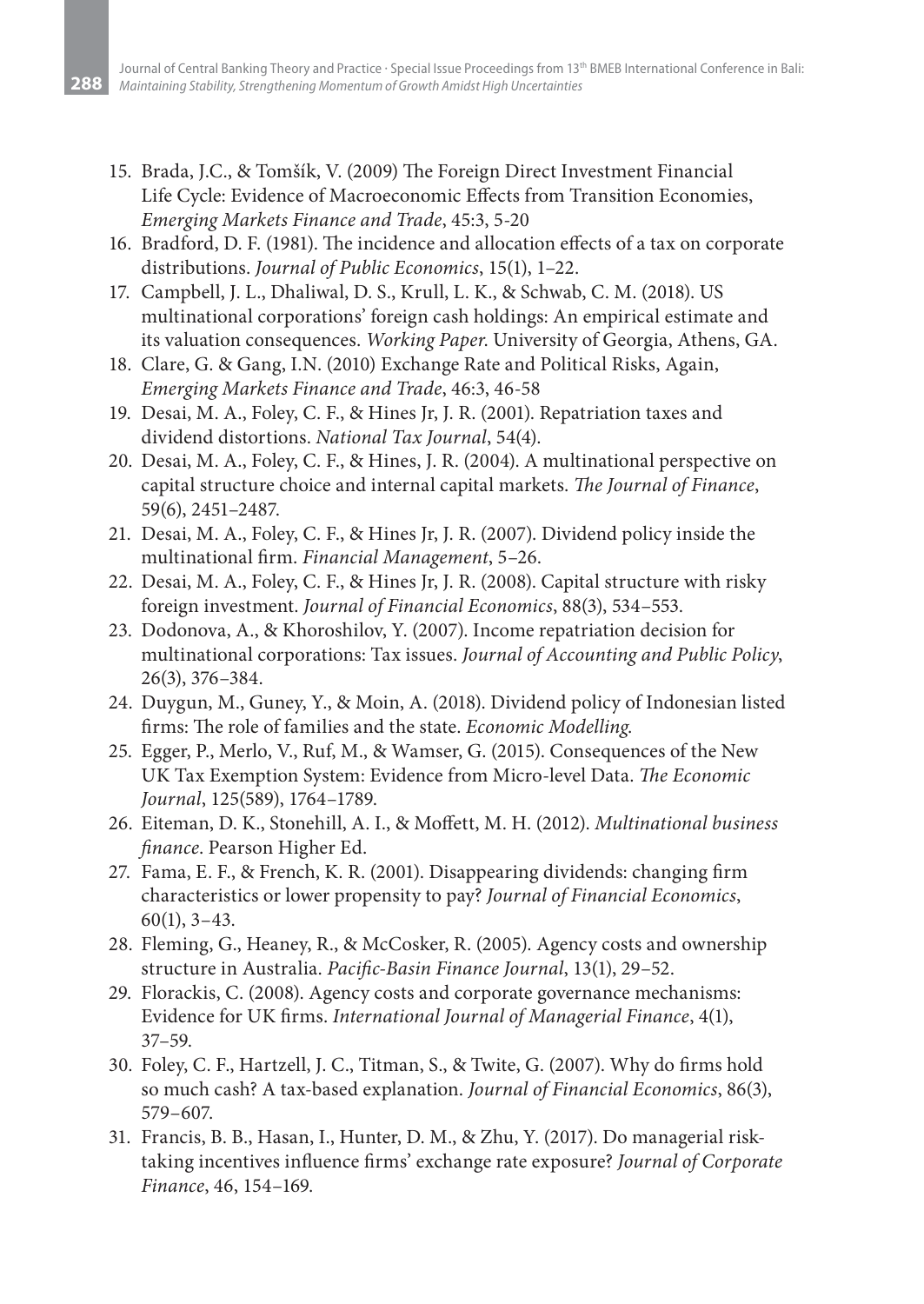- 32. Giacobbe, F., Matolcsy, Z., & Wakefield, J. (2016). An investigation of wholly‐ owned foreign subsidiary control through transaction cost economics theory. *Accounting & Finance*, 56(4), 1041–1070.
- 33. Golit, P., Salisu, A., Akintola, A., Nsonwu, F., and Umoren, I., (2019). Exchange rate and interest rate differential in G7 countries, *Bulletin of Monetary Economics and Banking*, 22, 263-286.
- 34. Gong, Y. (2003). Subsidiary staffing in multinational enterprises: Agency, resources, and performance. *Academy of Management Journal*, 46(6), 728–739.
- 35. Grubert, H. (1998). Taxes and the division of foreign operating income among royalties, interest, dividends and retained earnings. *Journal of Public Economics*, 68(2), 269–290.
- 36. Hai, J., Min, H. & Barth, J. (2018) On Foreign Shareholdings and Agency Costs: New Evidence from China, *Emerging Markets Finance and Trade*, 54:12, 2815- 2833
- 37. Harford, J., Wang, C., & Zhang, K. (2017). Foreign cash: Taxes, internal capital markets, and agency problems. *The Review of Financial Studies*, 30(5), 1490– 1538.
- 38. Hartman, D. G. (1985). Tax policy and foreign direct investment. *Journal of Public Economics*, 26(1), 107–121.
- 39. Hasegawa, M., & Kiyota, K. (2017). The effect of moving to a territorial tax system on profit repatriation: Evidence from Japan. *Journal of Public Economics*, 153, 92–110.
- 40. Hines Jr, J. R., & Hubbard, R. G. (1990). Coming home to America: Dividend repatriations by US multinationals. In *Taxation in the global economy* (pp. 161–208). University of Chicago Press.
- 41. Huizinga, H., Laeven, L., & Nicodeme, G. (2008). Capital structure and international debt shifting. *Journal of financial economics*, 88(1), 80-118., 88, 80–118. https://doi.org/10.1016/j.jfineco.2007.05.006.
- 42. Iyke, B.N., (2019). A test of the efficiency of the foreign exchange market in Indonesia, *Bulletin of Monetary Economics and Banking*, 31, 439-464.
- 43. Jensen, M. C. (1986). Agency costs of free cash flow, corporate finance, and takeovers. *The American Economic Review*, 76(2), 323–329.
- 44. Juhro, S.M., and Aulia, A.F., (2019). New sources of growth: The role of frugal innovation and transformational leadership, *Bulletin of Monetary Economics and Banking*, 22, 383-402.
- 45. King, M. A. (1977). *Public policy and the corporation*. Chapman and Hall; New York: Wiley.
- 46. Kostova, T., Nell, P. C., & Hoenen, A. K. (2018). Understanding agency problems in headquarters-subsidiary relationships in multinational corporations: a contextualized model. *Journal of Management*, 0149206316648383.
- 47. Lehmann, A., & Mody, A. (2004). '"International dividend repatriations"', *IMF working paper wp*/04/5.